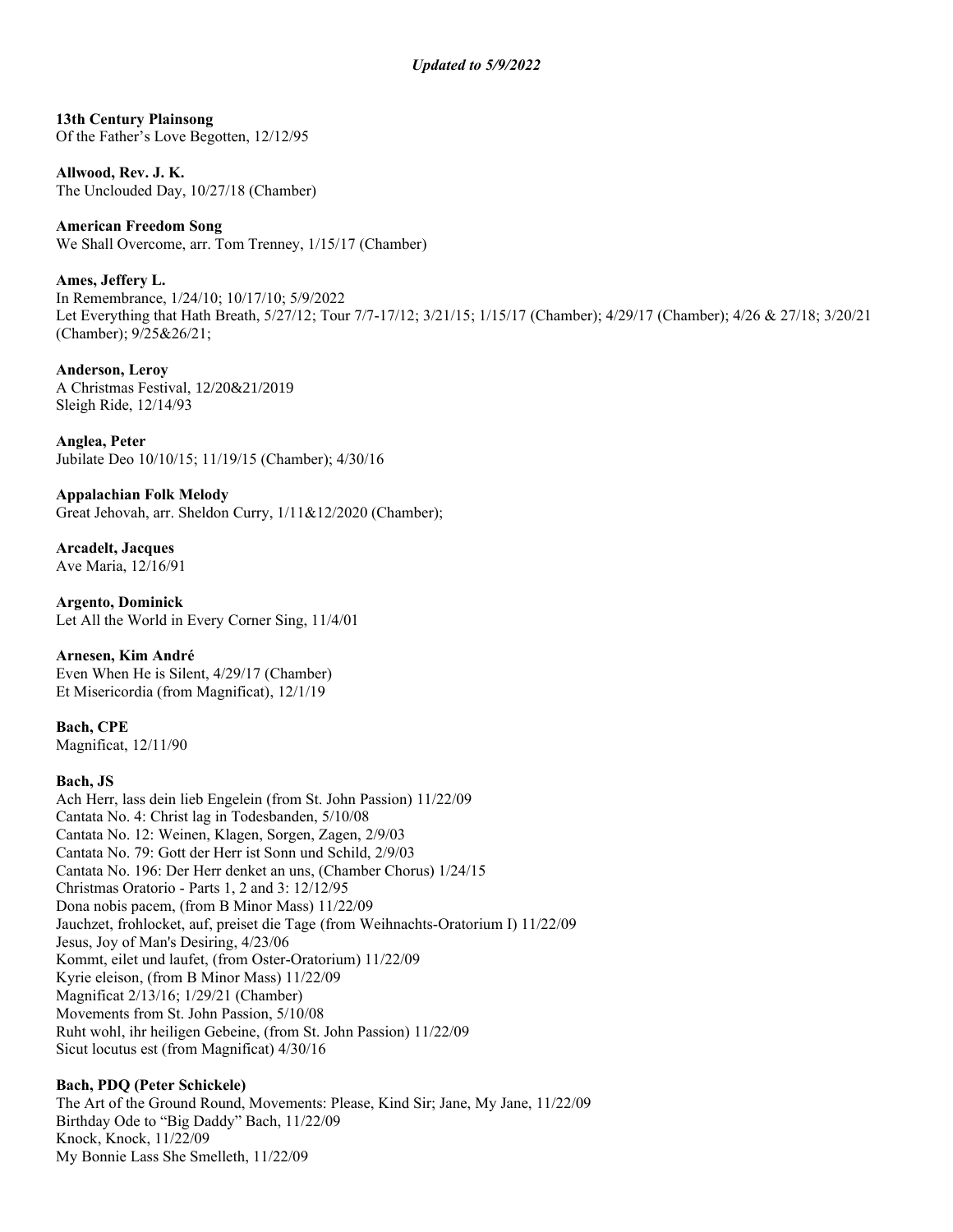### **Barnett, Carol**

Gloria (from *The World Beloved: A Bluegrass Mass*), 10/22/17 (Chamber), 10/27/18 (Chamber)

## **Barnum, Eric**

Afternoon on a Hill, 10/23/11 (Chamber) Dawn, 4/29/17 (Chamber) Fair Ines, 1/13/14; 4/27/14 (Chamber); 10/10/15; 4/30/16

**Barrett, Michael, arr.** Nda Wana (Traditional South African), 5/3/19 (TVT)

**Basler, Paul** Adorable Flujo, 11/23/03; 1/25/04 Amor Que Une Con El Amor Grandisimo, 11/23/03; 1/25/04

#### **Bass, Randol Alan**

(arr.) Personent Hodie, (from Christmas Ornaments) 12/13-15/2013 (arr.) We Wish You a Merry Christmas, 12/20&21/2019, 12/17-18/2021 (arr.) White Christmas, 12/13-15/2013

## **Beach, Mrs. Henry H. A.**

Let This Mind Be In You, 11/16/93

#### **Beethoven, Ludwig van**

Choral Fantasy, 3/25/94; 11/1/98; 2/17/18 Hallelujah (from Christ on the Mount of Olives), 4/8/95; 11/23/03; 1/25/04 Mass in C Major, 4/8/95; 4/9&11/89; 2/13/16 Ninth Symphony, 3/1-3/91; 3/29&30/96; 11/8-10/02; 2/24/04 Ode to a Joyful Intermission, Cirque 2012, 2015, 2018

#### **Berlin, Irving**

God Bless America, 5/27/12 White Christmas (arr. Bass), Cirque 2013 White Christmas (arr. Ringwald), 12/12/14 White Christmas (arr. ?), 12/17-18/2021

#### **Berlioz, Hector**

The Damnation of Faust (excerpts), 12/11-12/98

#### **Bernstein, Leonard**

Chichester Psalms, 11/9/86 Make Our Garden Grow (from Candide), (small group at Player's Theater) Feb 19-Mar 2, 2007 Take Care of This House (from Candide), (small group at Player's Theater) Feb 19-Mar 2, 2007

## **Biebl, Franz**

Ave Maria, 12/12/14

## **Billings, William**

An Anthem for Thanksgiving, 11/16/07 Euroclydon - An Anthem for Mariners, 11/16/07; 10/22/17 (Chamber) The Lord is Risen Indeed (ed. Joseph Caulkins), 11/16/07; 10/22/17 (Chamber) Now Shall My Inward Joys Arise, 10/22/17 (Chamber)

#### **Bingen, Hildegard von**

3 Chants, 3/7/10

**Blake, Howard** Walking in the Air, 1/13-15/12; Cirque 2012; Tour 7/7-17/12; Cirque 2013

**Boulanger, Lili** Psalm 24, 11/16/93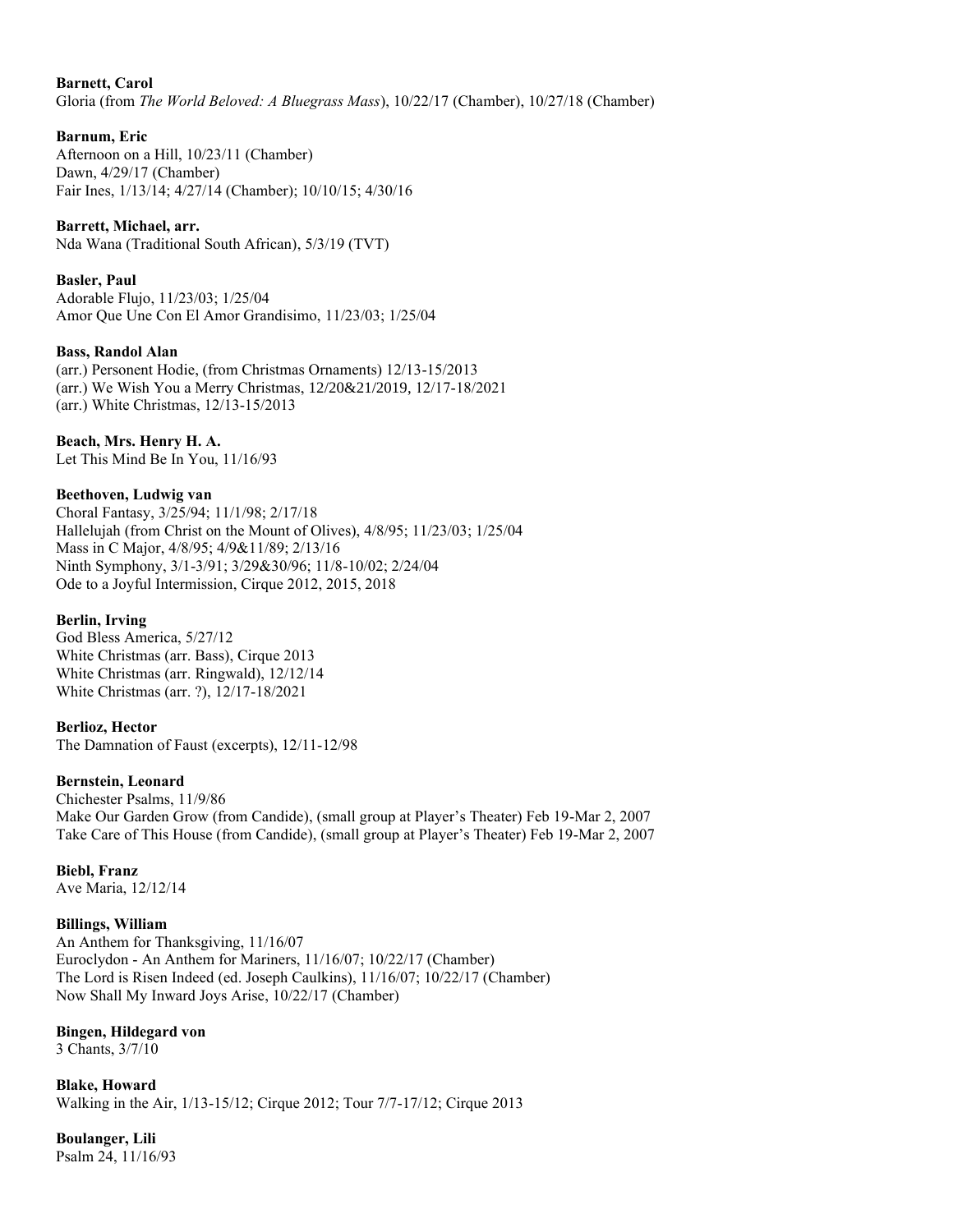## **Brahms, Johannes**

Ein deutsches Requiem, 3/30/93; 4/30/11 How Lovely Is Thy Dwelling Place, 11/23/03; 1/25/04; 4/23/06 Nänie**,** 3/25/94 Neue Liebeslieder Waltzes, Book 2, 4/30/11 (Chamber) Vier Gesänge, 4/8/95

**Bricusse, Leslie**

Sing a Christmas Carol (from Scrooge) 12/17-18/2021

## **Britten, Benjamin**

Company of Heaven, 3/5/00 Festival Te Deum, 3/5/00; 3/31/19 (Chamber); 4/13/19 (Chamber) Jubilate Deo in E flat, 11/12/11; Tour 7/7-17/12 Rejoice in the Lamb, 11/6, 8/87; 3/5/00 Saint Nicolas, 11/12/11

## **Bruckner, Anton**

Ave Maria, 12/16/91 Te Deum, WAB 45, 2/11-12/2022 Three Motets: Ecce sacerdos magnus, Tota pulchra es, Virga Jesse floruit, 11/10/85

## **Brunelle, Philip, arr.**

Rudolphus Rubrinasus 12/12/14

**Bullard, Alan** Love Came Down at Christmas, 12/8/18

#### **Burleigh, Glenn Edward** Faithful Over a Few Things 9/25&26/21

**Busto, Javier** Ave Maria, 11/12/12; 1/27/13 (Chamber)

**Campra, André** Requiem, 5/4/08

## **Caulkins, Joseph, arr.**

Big Rock Candy Mountain, 10/27/18 (Chamber) Bright Morning Stars, 4/8-10/22 (Chamber); 4/8-10/2022 (Chamber) Down in the River to Pray, 10/22/17 (Chamber); 10/27/18 (Chamber); 1/11&12/2020 (Chamber); God Put a Rainbow in the Sky, 10/18, 19, 26/2019 (Chamber) I've Been Buked, 10/18, 19, 26/2019 (Chamber) Precious Lord, 10/18, 19, 26/2019 (Chamber) Tell It, Sing It, Shout It , 10/18, 19, 26/2019 (Chamber) Traveling Shoes, 10/18, 19, 26/2019 (Chamber) Wondrous Love, 10/22/17 (Chamber), 10/27/18 (Chamber)

#### **Certon, Pierre** La la la, je ne l'ose dire 3/10/18 (Chamber)

**Chanukah Songs,** 12/14/92; 12/4/93

## **Charpentier, Marc-Antoine**

In nativitatem Domini canticum, 11/27/16 Kyrie (from Messe de Minuit pour Noél) 11/29/15 Litanies de la Vierge (Chamber Singers), 11/27/16 Messe de Minuit pour Noél, 11/6, 8/87; 11/27/16

## **Chilcott, Bob**

Irish Blessing, 4/22/12; 5/27/12; Tour 7/7-17/12; 12/8/18 (arr.) MLK, 1/24/10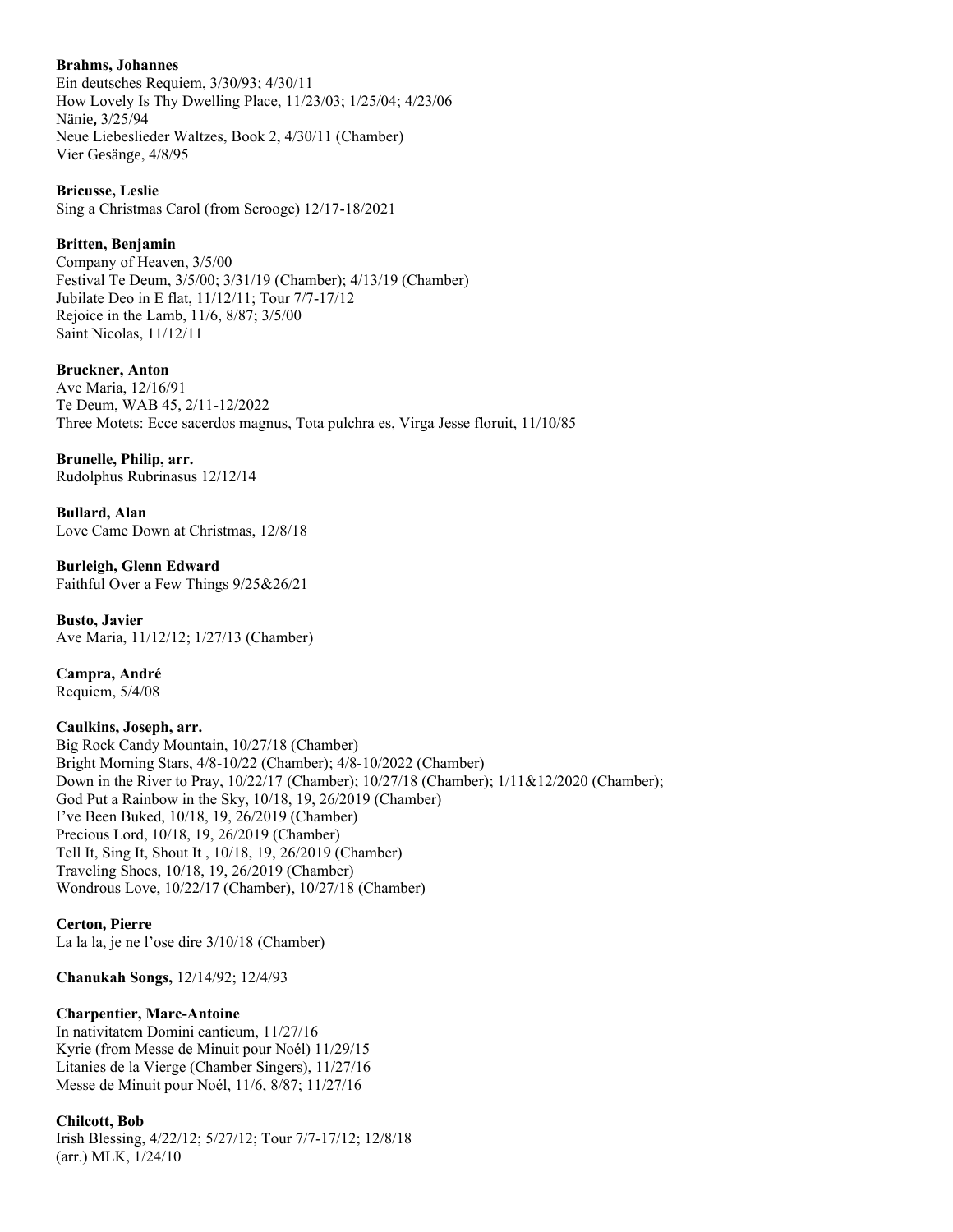## **Christiansen, F. Melius**

O Day Full of Grace, 11/24/96 Praise to the Lord, 10/26/08; 11/2/08; Tour 09 This Night, 11/24/96

## **Christmas Carols**

Deck the Halls, Cirque 2013

## **Christopher, Keith, arr.**

Just Over in the Glory Land, 10/27/18 (Chamber); 1/11&12/2020 (Chamber); 4/8-10/22 (Chamber) Life's Railway to Heaven, 10/27/18 (Chamber) The Unclouded Day, 10/27/18 (Chamber); 1/11&12/2020 (Chamber); 4/8-10/22 (Chamber) Poor Wayfaring Stranger, 10/22/17 (Chamber), 10/27/18 (Chamber); 4/8-10/22 Chamber

## **Clausen, René**

Black is the Color of My True Love's Hair, 4/25/10 a new Creation, 10/10/15 (Festival Chorus) Now Talking God (2015 Commission) 3/21/15; 10/10/15 (Festival Chorus) Set Me as a Seal, 5/11-12/09; Tour 09; 11/4/12

## **Clements, John**

Flower of Beauty, 10/23/11 (Chamber)

## **Copland, Aaron**

At the River, 11/04/0; 1/27/02; 11/16/07, 10/22/17 (Chamber) Ching-A-Ring-Chaw, 11/04/01; 1/27/02 The Dodger, (men) 11/16/07 The Little Horses, (women) 11/16/07 The Promise of Living, 11/04/01; 1/27/02; 5/11-12/09; Tour 09; 11/4/12 Stomp Your Foot, 11/16/07; 5/11-12/09; Tour 09 Zion's Walls, 11/16/07; 3/21/15, 10/22/17 (Chamber), 4/26 & 27/18

## **Cosma, Vladimir**

Theme from Rabbi Jacob (edited), Cirque 2022

## **Curry, Sheldon, arr.**

Great Jehovah, 1/11&12/2020 (Chamber); Love Divine, All Loves Excelling,  $1/11&12/2020$  (Chamber);

**David, Don** Neodammerung (from The Matrix Revolutions) Cirque 2017

**Davidson, Charles** I Never Saw Another Butterfly, 11/15/94

## **Dawson, William**

Ain't-a that Good News, 5/9-10/99; 2/27/00 Behold the Star, 5/9-10/99; 2/27/00 Ev'ry Time I Feel the Spirit, 5/9-10/99; 2/27/00; 3/18/01 Soon-ah Will Be Done, 5/9-10/99; 2/27/00 There is a Balm in Gilead, 5/9-10/99; 2/27/00

## **Dean, Emmit S.**

Just Over in the Glory Land, 10/27/18 (Chamber)

**Debussy, Claude** Nuit D'étoiles 3/10/18 (Chamber women)

**DeCormier, Robert** Hallelujah, Tour 09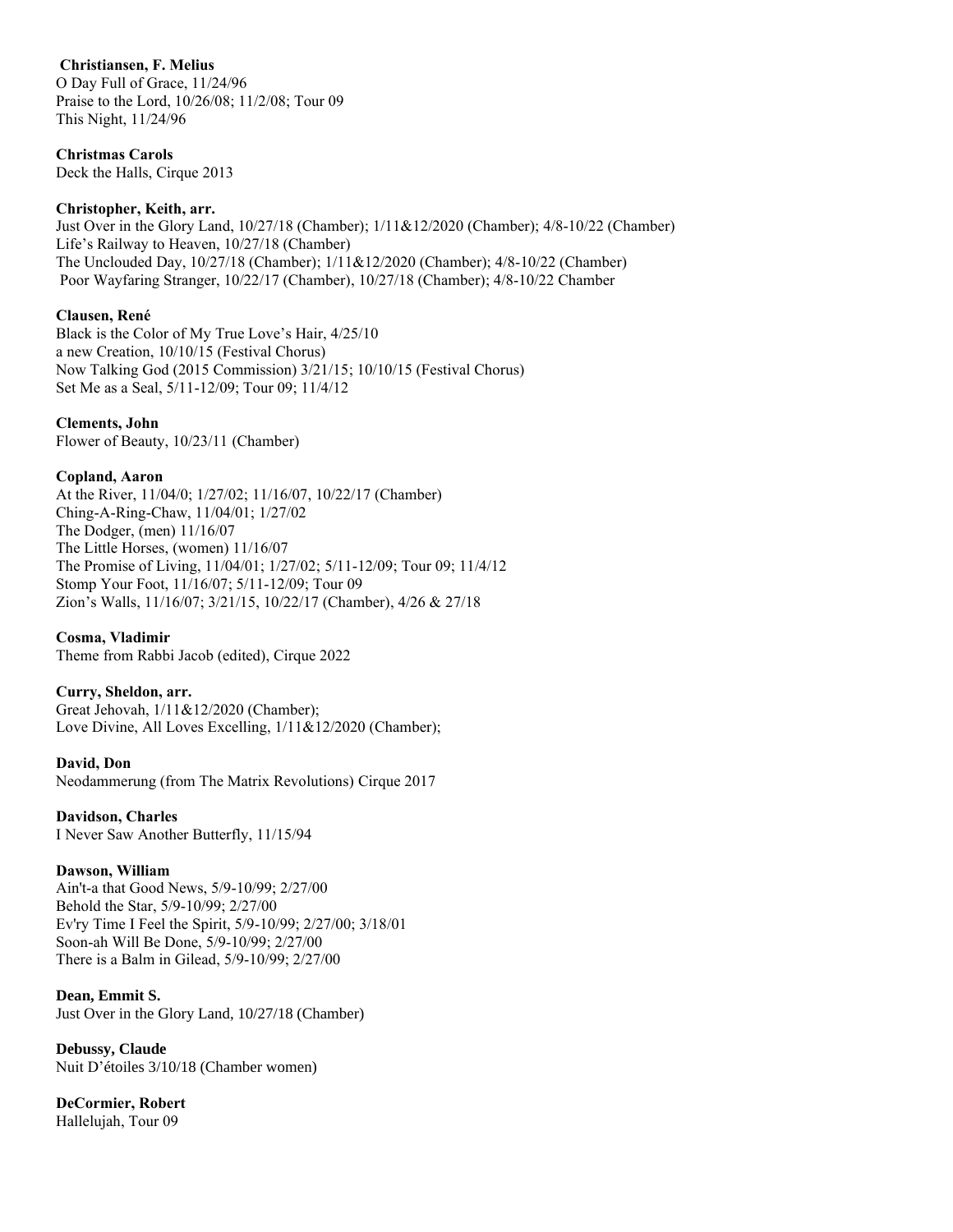**De-Lisser, Mark, arr.** Stand By Me, 10/16/20 (Chamber)

**Dett, R. Nathaniel** Listen to the Lambs, 11/04/01; 1/27/02

**Dickau, David C.** If Music Be the Food of Love, 10/27/13; 11/2/13; Stars I Shall Find, 1/13/14 (Chamber); 4/27/14; 12/12/14

**Diemer, Emma Lou** Praise the Lord, 11/16/93

**Dilworth, Rollo** Invocation, 9/25&26/21 I Sing Because I'm Happy 9/25&26/21

**Dorsey, Thomas A.** Precious Lord, 1/15/17 (Chamber)

## **Duruflé, Maurice**

Choral Varié sur le 'Veni Creator' (Men's Schola), 4/20/98 Quatre Motets sur des thèmes grégoriens 3/10/18 (Chamber) Requiem, 11/17, 19/89; 4/20-21/98; 5/5/02; 1/27/13

**Dvořák, Antonín** Te Deum, op. 103, 11/19/06; 2/11-12/2022

**Dwyer, Ruth & Ellis, Martin, arr.** Let There Be Peace on Earth (with Off-Key Chorale), 12/12/14

**Effinger, Cecil** Set of Three, 11/16/93

**Einhorn, Richard** Voices of Light, 11/23/08

**Elder, Daniel** Ballade to the Moon, 4/30/16 Twinkle, Twinkle, Little Star, 11/19/15 (Chamber)

## **Elfman, Danny**

Alice's Theme (from Alice in Wonderland) Cirque 2018 3/23-25/18; TVT 4/26 & 27/18; Cirque 2019 Batman Suite, Cirque 2018 Beetlejuice Suite, Cirque 2018 Main Title/Ice Dance (from Edward Scissorhands), Cirque 2013, 2016, 2018 Prologue (from Dark Shadows), Cirque 2018 Widow's Finale (from Dark Shadows) Cirque 2017; Washington, D.C. July 2017;

## **Elgar, Edward**

Lux Aeterna (from Enigma Variations; arr. by John Cameron) 5/4/08; Tour 09 Psalm 48, 11/9/86; 1/19, 21, 25/89; 04/17/05 The Snow, 12/1/19

**Epworth, Paul and Adkins, Adele** Skyfall, Cirque 2019

**Ešenvalds, Ēriks** Only in Sleep, 4/27/18

**Fauré, Gabriel** Cantique de Jean Racine, 3/10/18 (Chamber)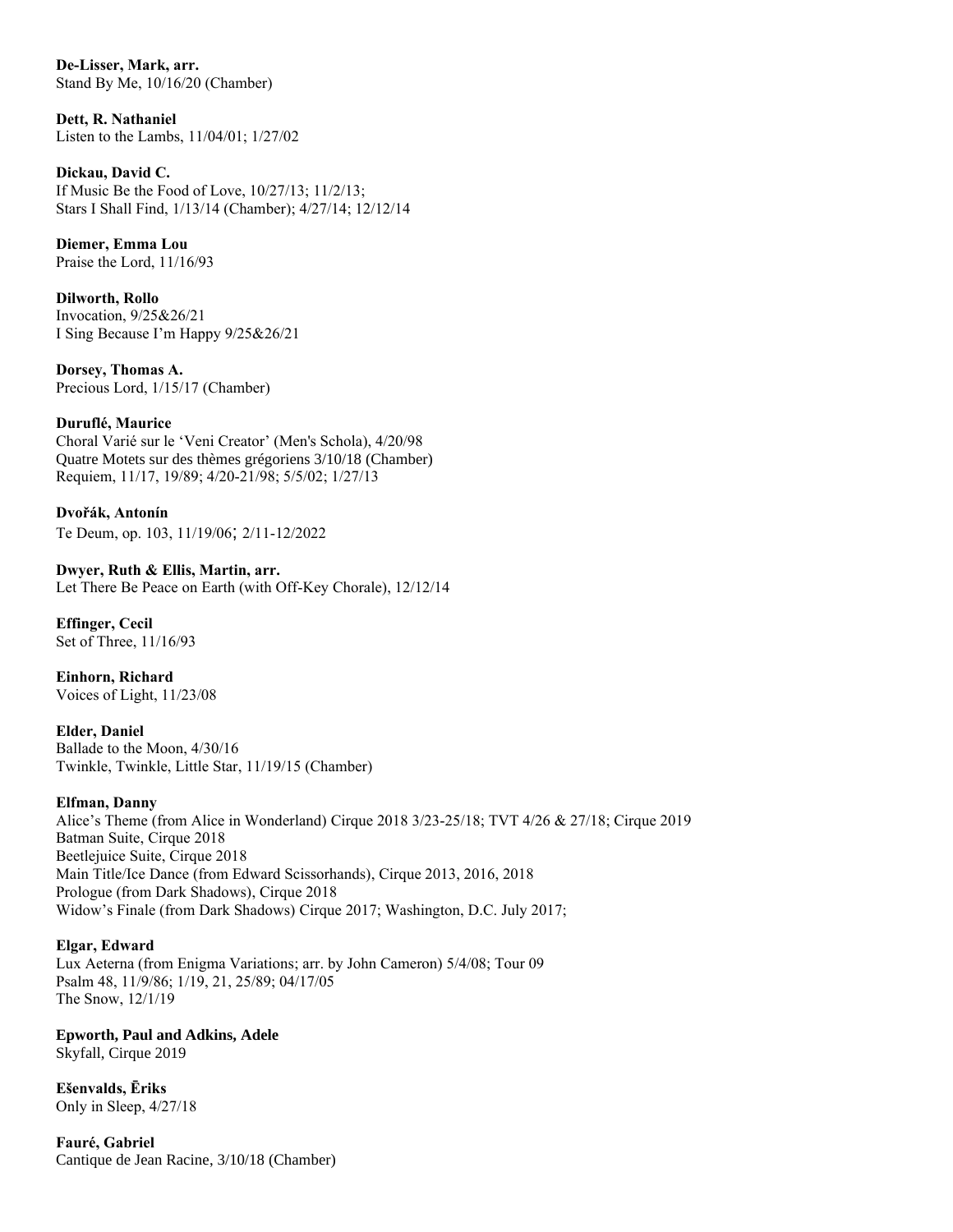Requiem, 1/10-11, 13/02; 1/27/02; 3/31/19 (Chamber); 4/13/19 (Chamber) Tantum ergo, 3/10/18 (Chamber)

**Ferris, John** Arr. Joseph est bien marié, 11/29/15

**Fetler, Paul** Hosanna, 11/4/01 Jubilate Deo, 4/20/98 Prayer for Peace, 11/4/01; 1/27/02; 5/4/03 Sing Unto God, 11/4/01; 1/27/02

**Forrest, Dan** See, Amid the Winter's Snow (arr.), 12/1/19 Vanitas Vanitatum (from Requiem for the Living) Cirque 2015; 3/21/15; Cirque 2017; Washington, D.C. July 2017; Cirque 2022

**Franck, César** O Lord Most Holy, 4/8/95

**Frimer, D.** Al HaNissim, 12/14/20 (Chamber)

**Fry, Gary, arr** O Holy Night, 12/20&21/2019

**Gabrieli, Giovanni** O magnum mysterium, 11/29/15

**Gardner, John** Tomorrow Shall be my Dancing Day, 11/26/17

**Gershwin, George** Excerpts from Porgy and Bess, 11/15/94

**Giacchino, Michael** Rogue One: A Star Wars Story: Guardians of the Whills Suite, Cirque 2019 Star Trek: Into Darkness Suite Cirque 2016, 2018;

**Gilkyson, Eliza** Requiem, 5/11-12/09; Tour 09; 10/17/10

**Gingrich, Linda Paschal, arr.** Angels We Have Heard on High, 11/27/16

## **Gjeilo, Ola**

Across the Vast Eternal Sky, 1/27/13; Cirque 2013; 2015; 2017 Arise (World Premiere), Cirque 2017; Washington, D.C. July 2017 Dark Night of the Soul, 1/27/13; Cirque 2013; 4/27/14; 11/28/21; 5/9/2022 Ecce Novum, 12/8/18 The Ground, 2/26/12; 4/22/12; 5/27/12; Tour 7/7-17/12; 10/27/13; 11/2/13; 1/13/14 (Chamber); 10/16/20 (Chamber) The Lake Isle (Part I), 4/27/14 The Lake Isle (Part II)  $4/27/14$  (World Premiere -  $30<sup>th</sup>$  Anniversary Commission) Luminous Night of the Soul, 4/27/14; Cirque 2015; 5/5/17 Prime, 4/27/14 (Chamber) Sacred Heart (Ubi Caritas III), 4/27/14 (Chamber) Serenity, 1/27/13 (Chamber); 11/26/17 Tundra, 1/27/13; Cirque 2013 (Women's Section); 12/1/19 Ubi Caritas, 5/11, 12/09; Tour 09; 1/24/10; 1/27/13 (Chamber) Ubi Caritas with Piano Improvisation, 11/19/15 (Chamber)

## **Goldsmith, Jerry**

Never Surrender (from First Knight), Cirque 2016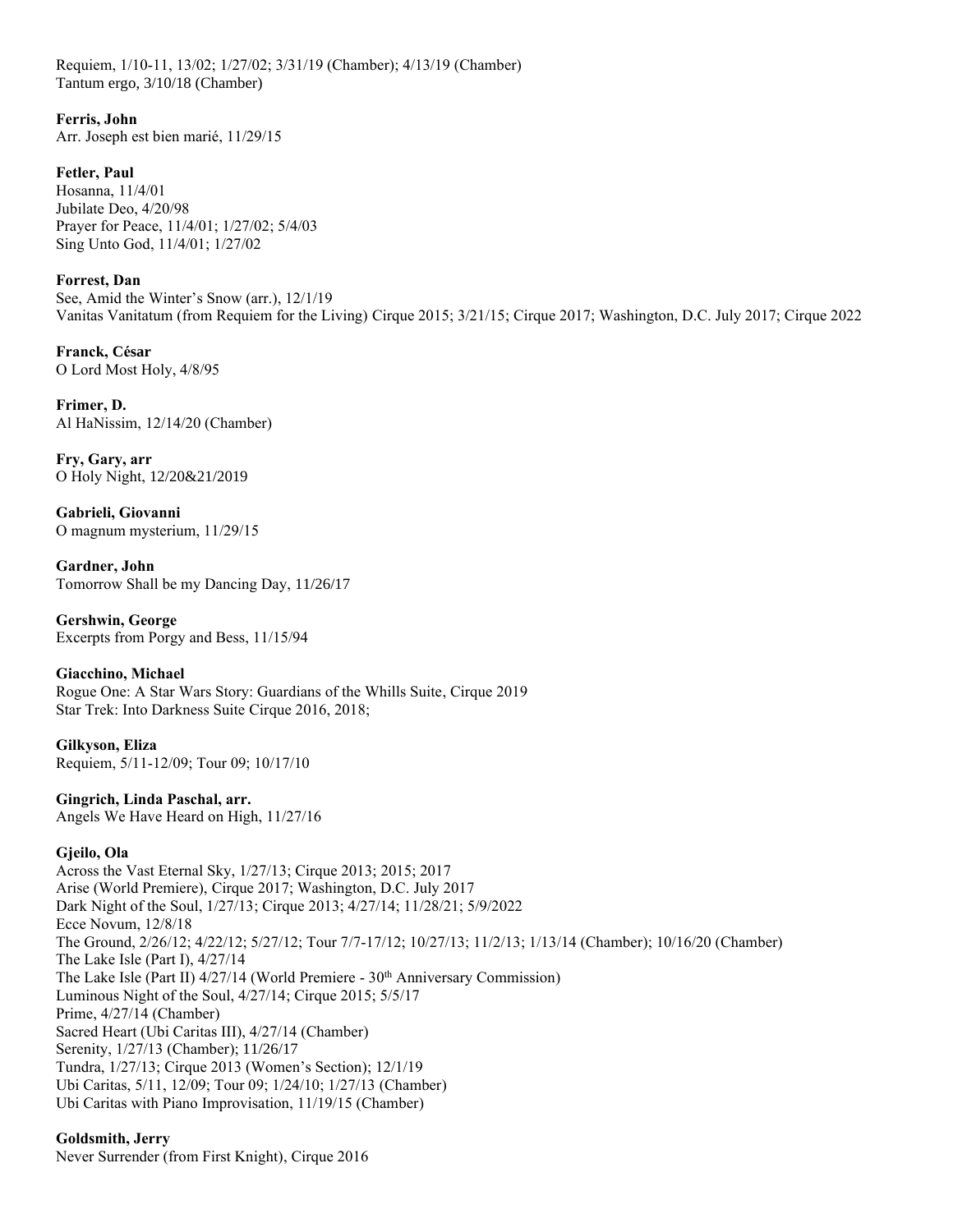**Gordon, Ricky Ian** Three by Langston (New Moon, Luck, Joy), 10/27/13; 11/2/13 **Gounod, Charles** Sanctus, 11/15/94

**Grieg, Edvard** God's Son Has Made Me Free, 11/16/93

**Guaraldi, Vince** Christmas Time is Here (arr. Zegree), 12/12/14; 12/14/20 (Chamber)

**Hailstork, Adolphus** Motherless Child, 5/4/03

**Hairston, Jester** Elijah Rock, 3/18/01

**Halley, Paul**

Untraveled Worlds (women only) Cirque 2015 Untraveled Worlds (SATB) 4/30/16

## **Hampton, Keith**

Celebrate! 3/20/21 (Chamber); 9/25&26/21 Praise His Holy Name! 3/20/21 (Chamber); 9/25&26/21 A Shout of Praise, 3/20/21 (Chamber) True Light, 1/15/17 (Chamber) 4/29/17 (Chamber)

## **Handel, George Frideric**

Alexander's Feast, 10/29/16 Dettinger Te Deum (first movement), 2/11-12/2022 Hallelujah, Amen (from Judas Maccabeus) 4/30/16 Hallelujah Chorus, 11/23/03; 1/25/04; 12/17-18/2021 Israel in Egypt, 3/3/85 Laudate Pueri, 1/24/15 Let Thy Hand Be Strengthened, 1/24/15 Messiah (selections), 12/11/90; 12/16/91; 12/14/93 Your Voices Tune (from Alexander's Feast) 4/27/18 Zadok the Priest, 1/24/15

**Hanson, Howard**

The One Hundred Fiftieth Psalm, 11/1/98

**Harris, Emmylou**

Deeper Well, arr. Max Wolpert, 1/11&12/2020 (Chamber);

**Hawkins, Edwin R.**

Oh Happy Day, 10/18, 19, 26/2019 (Chamber)

## **Haydn, Franz Joseph**

Awake the Harp (from The Creation), 10/27/13; 11/2/13 The Creation, 4/10&12/88; 12/3-5/04; 2/15&16/2020 Evensong to God, 11/9/86 The Heavens Are Telling (from The Creation), 11/23/03; 1/25/04 Kyrie (from Lord Nelson Mass), 2/27/00 Missa in Tempore Belli (Mass in Time of War/'Paukenmesse'), 2/17/18 Te Deum, for Empress Marie Therese (Chamber) 2/15/14; (full chorale) 2/11-12/2022 Third Mass (Lord Nelson or Missa Angustiis), 11/7/99; 2/15/14; 3/5/21 (Chamber & Virtual)

## **Hayes, Mark, arr.**

Blessed Assurance, 3/20/21 (Chamber); 9/25&26/21 Grace, 5/11, 12/09; Tour 09; 10/16/20 (Chamber)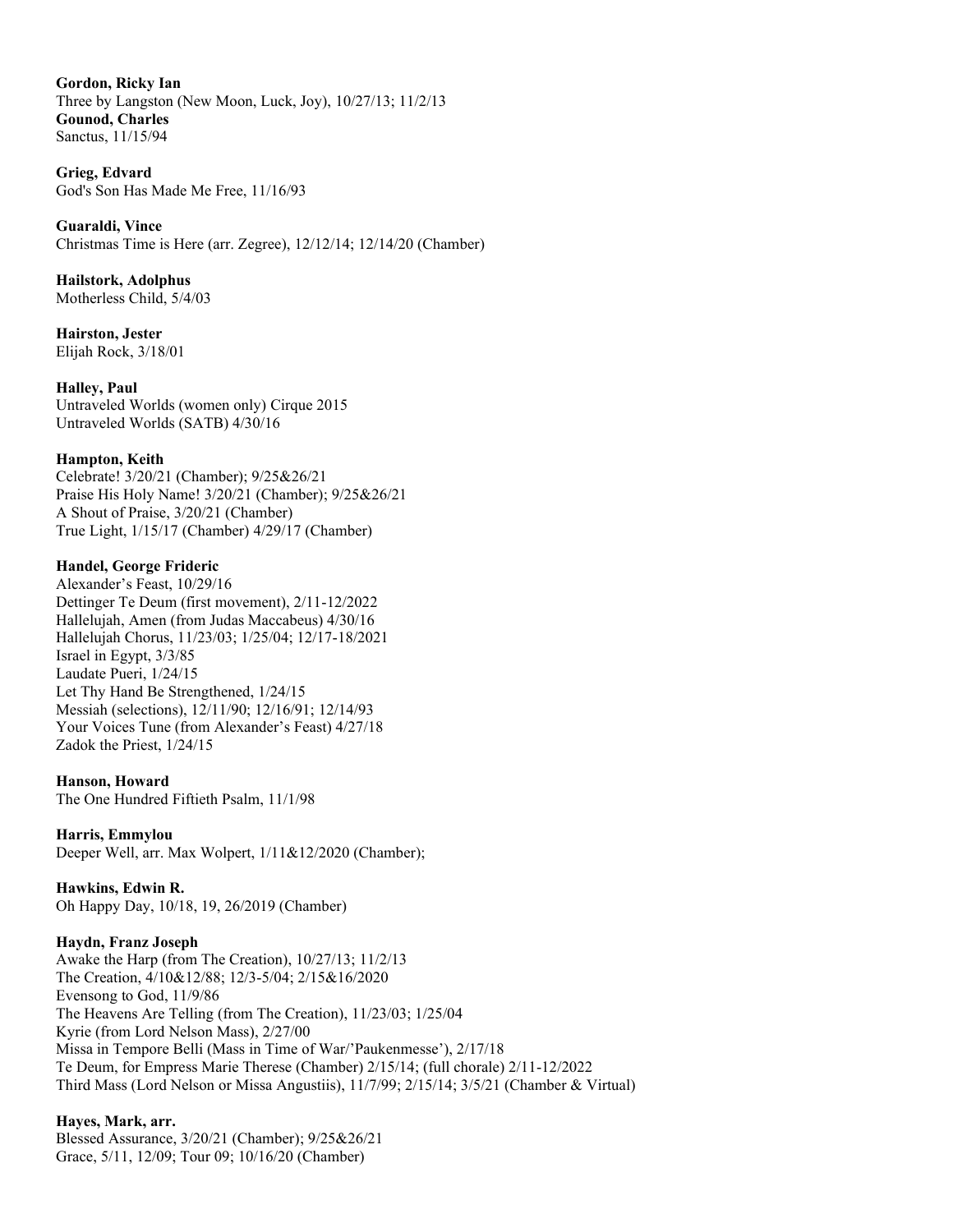**Hayes, Mark** Serenity Prayer, 4/29/17 (Chamber)

**Hayman, Richard, arr.** Here We Come A-Caroling, 12/17-18/2021

**Hella Johnson, Craig, arr.** Let the River Run, 4/26 & 27/18

**Helvey, Howard, arr.** Jesus, My All, to Heaven is Gone, 3/20/21 (Chamber); 9/25&26/21 (Chamber) Ride On, King Jesus, 3/20/21 (Chamber); 9/25&26/21 (Chamber)

**Hogan, Moses, arr.** Abide with Me, 5/4/03 My Soul's Been Anchored in the Lord, 10/18, 19, 26/2019 (Chamber) Wade in the Water, 5/27/12; Tour 7/7-17/12; 10/18, 19, 26/2019 (Chamber)

**Hoggard, Lara** arr. Personent Hodie, 11/29/15; 12/8/18

**Hoiby, Lee** Magnificat and Nunc Dimittis, 5/4/03

**Holst, Gustav** Neptune (from The Planets) (small women's chorus), 2/10-11/09

**Honegger, Arthur** Alleluia (from King David) 4/23/06 King David, 11/24/96

**Horner, James** Avatar, Cirque 2019; 2022

**Hovhaness, Alan** O For a Shout of Sacred Joy, 11/4/01 O Lord God of Hosts, 11/1/98 30th Ode of Solomon, 2/16/92

**Humble, Aaron, arr.** The Sweet By and By, 10/27/18 (Chamber)

**Hunter, Robert, arr.** Hark, the Herald Angels Sing! 12/12/14

**Ippolitof-Ivanof** Bless the Lord O My Soul, 11/1/98

**Itkin, David, arr.** The Twelve Days of Christmas, Cirque 2013

**Ives, Charles** The Celestial Country, 11/16/07 Circus Band, Cirque 2011

**Jacobson, Joshua, arr.** Aleih Neiri, 12/12/14 Al HaNissim, 12/14/20 (Chamber)

**Jalkéus. M. arr.** Prepare the Way 11/26/17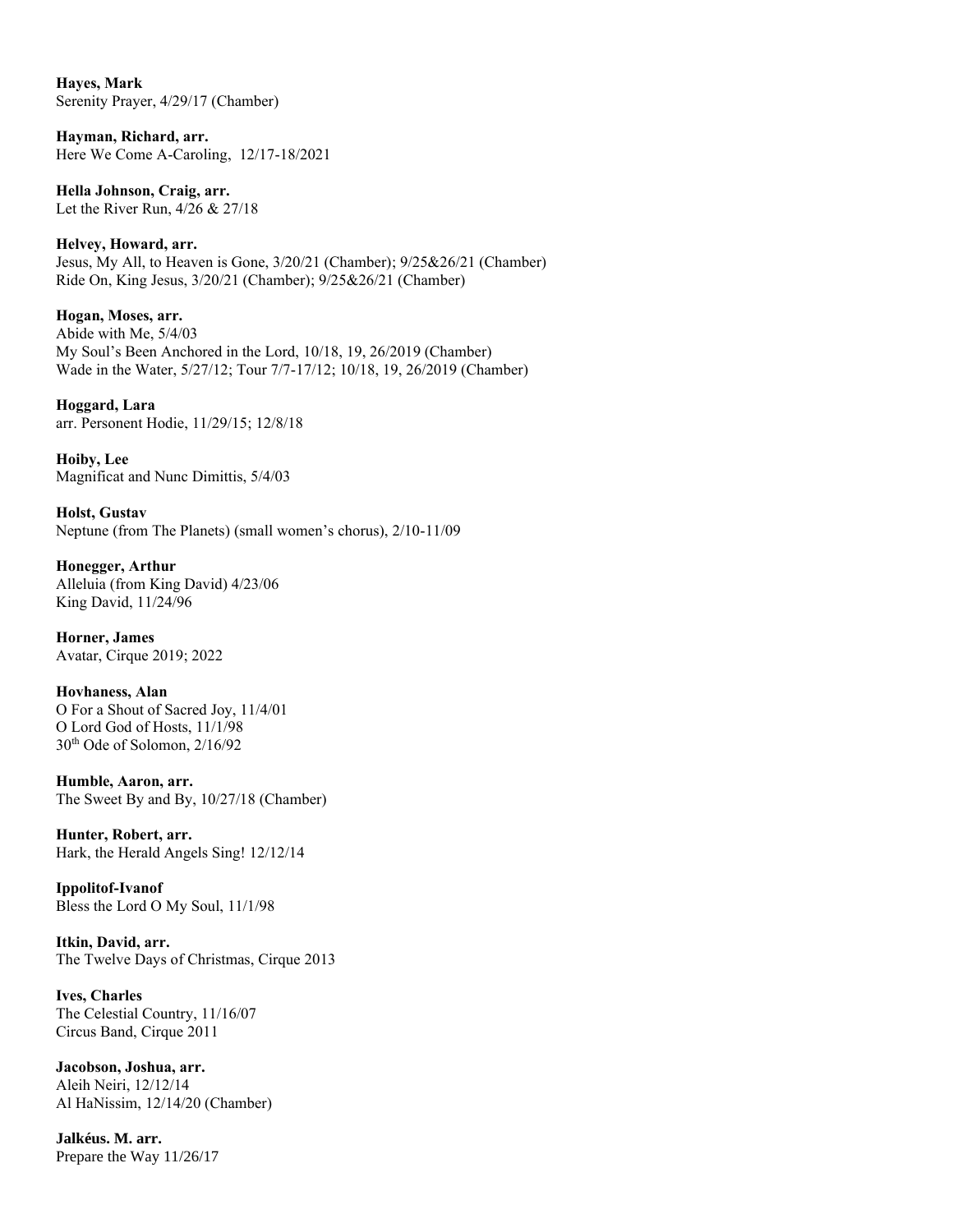## **Jenkins, Karl**

Adiemus. 12/1/19 Dies irae (from Requiem), Cirque 2011; 2012; 2017; Washington, D.C. July 2017 Dona Nobis Pacem, 4/29/17 (Chamber) Healing Light, 1/15/17 (a cappella version, Chamber); Cirque 2017 (orch version w. full choir); 4/29/17 (a cappella, Chamber); 5/5/17 (Festival Chorus); Orch, version Washington, D.C. July 2017 In Dulci Jubilo, 12/1/19 In Caelum Fero (from Symphonic Adiemus) 3/18-20/2022 Lacrimosa (from Requiem), Cirque 2011, 2012 Pie Jesu (from Requiem), Cirque 2011, 2012; Tour 7/7-17/12; Cirque 2016; 4/30/16 Requiem 2/26/12 Rex Tremendae (from Requiem), 1/13-15/12 Song of the Spirit (from Symphonic Adiemus) 3/18-20/2022 Stella Natalis, 12/1/19 Te Deum, Cirque 2013

**Johnson, Derric, arr.** Carol of the Russian Children/The Sleigh, 12/12/14

**Johnson, Hall, arr.** Ain't Got Time to Die, 11/4/01; 1/27/02; 3/20/21 (Chamber)

**Johnson, Neil A., arr.** This Little Light of Mine, 10/16/20 (Chamber singalong)

**Kay, Brian** arr. Gaudete, 11/29/15

**Kelley, Edgar Stillman** Israfel, 4/20-21/98

**Key, Francis Scott** Star Spangled Banner (arr. Daniel Moe), 11/4/01 Star Spangled Banner, 5/27/12

## **Kirshner, Shawn, arr.**

Cornerstone, 3/31/19 (Chamber); 4/13/19 (Chamber); 3/20/21 (Chamber); 9/25&26/21 (Chamber) Great is Thy Faithfulness,  $1/11&12/2020$  (Chamber); I'll Be On My Way, 10/27/18 (Chamber); 3/31/19 (Chamber); 4/13/19 (Chamber); 4/8-10/22 (Chamber) O! What a Beautiful City, 3/31/19 (Chamber); 4/13/19 (Chamber); 10/18, 19, 26/2019 (Chamber); 10/16/20 (Chamber); 5/9/2022

**Knapp, Phoebe P.** Blessed Assurance, arr. Mark Hayes, 3/20/21 (Chamber)

**Knight, Bradley, arr.** Sing We Now of Christmas, 12/17-18/2021

**Kodály, Zoltán** Missa Brevis, 11/6, 8/87

**Kouneva, Penka** Minotaur Battle, Cirque 2013 Storming the City Heights, Cirque 2013, 2015, 2017

**Langlais, Jean** Messe Solennelle, 11/16/93

**Lantz III, David** May Your Roots Go Deep, 10/27/18 (Chamber); 4/8-10/22 (Chamber)

**Lauridsen, Morten** Contre Qui, Rose? (from Les Chansons de la Rose), 1/24/10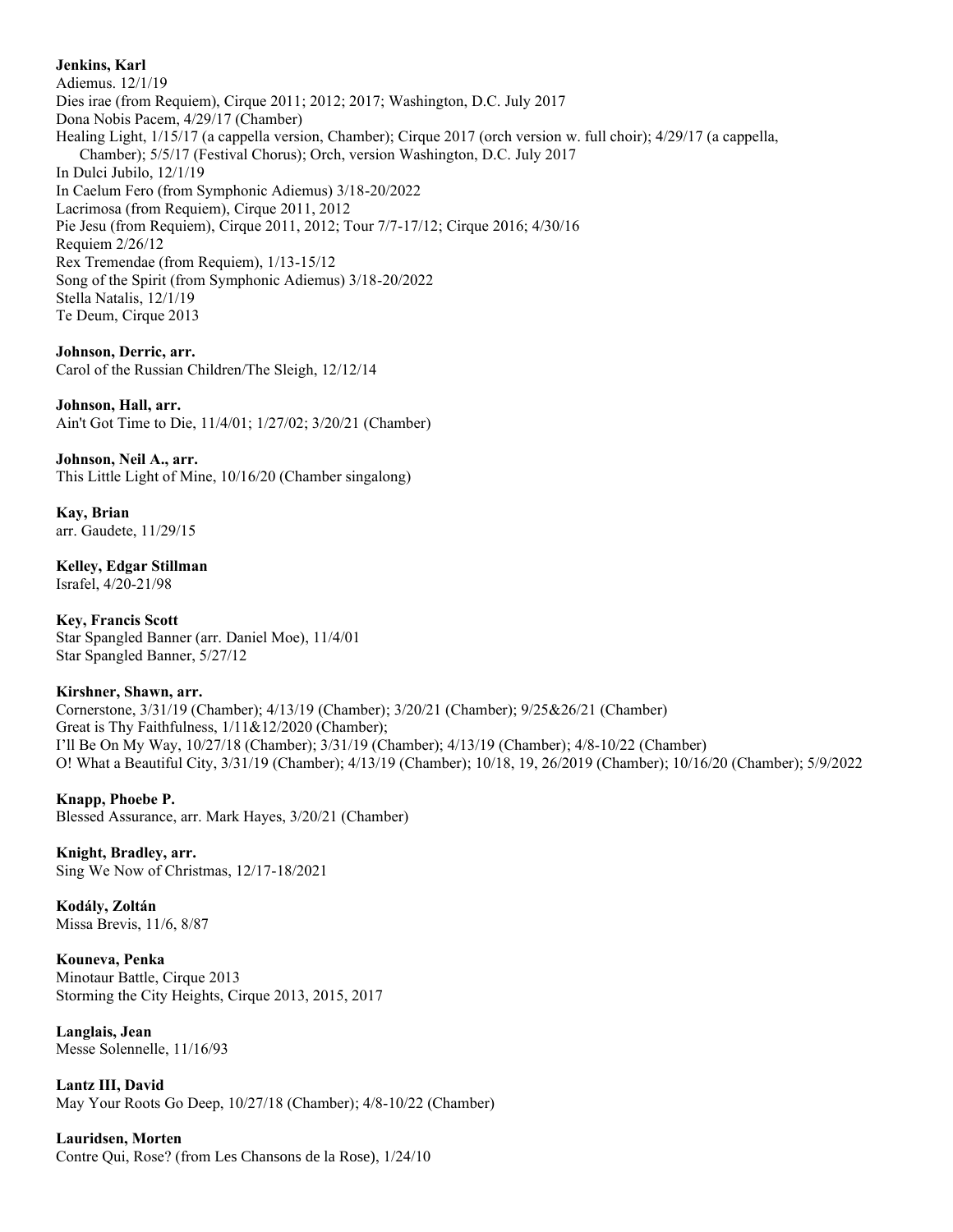Dirait-on (from Les Chansons de la Rose), (Chamber) 1/24/10; 10/23/11 Lux Aeterna, 3/18/01; 11/19/06; Tour 09; 11/4/12; 10/16/14; 11/21-22/14 (with Sarasota Ballet) O Magnum Mysterium, 1/24/10; 3/7/10 (Chamber); 10/16/14; 12/12/14 O Nata Lux (from Lux Aeterna) 11/4/12 Sa Nuit d'Été, 3/10/18 (Chamber) Sure On This Shining Night, 5/4/08; Tour 09; 10/16/14; 12/12/14; 3/10/18 (Chamber); 10/16/20 (Chamber)

**Leavitt, John, arr.** Sing We Now of Christmas, 12/14/20 (Chamber)

**Leisring, Volckmar** Let All the Nations Praise the Lord, 10/27/13; 11/2/13

**Leontovich, Mykola** Carol of the Bells, 12/14/93 Carol of the Bells, (arr. Liebergen; with Off-Key Chorale) 12/12/14

**Liebergen, Peter, arr.** Carol of the Bells, (with Off-Key Chorale) 12/12/14

**Lloyd Webber, Andrew**  Requiem, 1/19, 21, 25/89; 11/25/97

**Lubben, Joshua & Michael, arr** Come, Ye Sinners. 4/8-10/22 (Chamber) Promised Land, 4/8-10/22 (Chamber)

**Luboff, Norman, arr.** All My Trials, 11/16/07 Still, Still Still, 12/14/20 (Chamber)

**MacMillan, James** The Gallant Weaver, 4/22/12; Tour 7/7-17/12

**Mahler, Gustav** Symphony No. 2 in C Minor, 11/17-19/00; 2/24/89 Symphony No. 3 in D Minor, 3/31/11 and 4/1-3/11, (Women's Chorus with Sarasota Orchestra)

**Marsh, Jeff** Gothicus, 3/18-29/2022

**Martin, Joseph M.** The Awakening, 10/27/13; 11/2/13; 5/5/17 (Festival Chorus); 10/16/20 (Chamber)

**Mathias, William** Lord Thou Hast Been Our Dwelling Place, 11/1/98

**Marks, Johnny** Rudolphus Rubrinasus (arr. Brunelle), 12/12/14

**McClintock, Harry** Big Rock Candy Mountain, 10/27/18 (Chamber)

**McCurry, John G**. Weeping Mary (arr. Brad Holmes), 11/16/07; Tour 09

**McKelvy, James, arr.** Deck the Halls (in 7/8), 12/12/14

**Mealor, Paul** Ubi Caritas, 12/12/14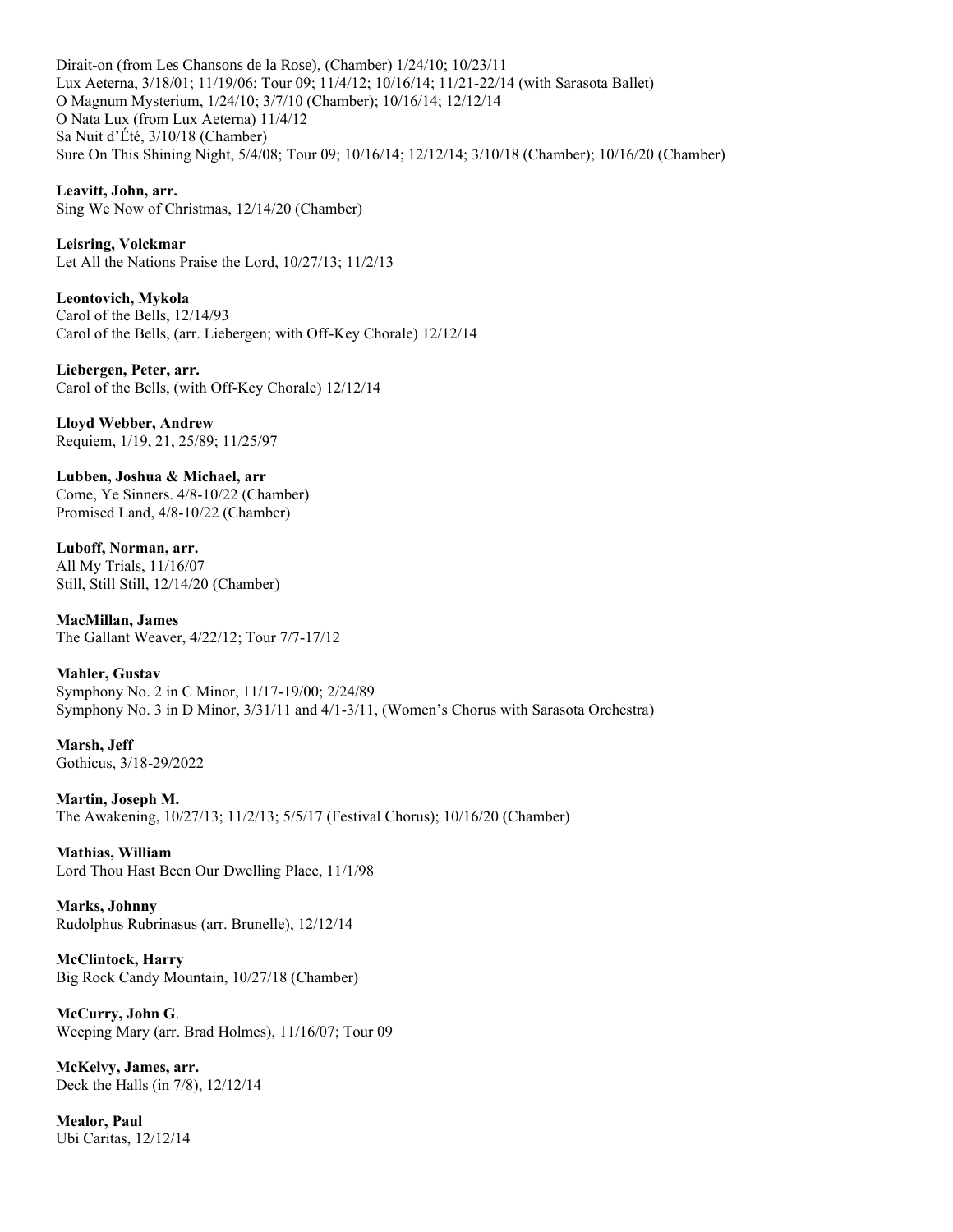## **Mechem, Kirke, arr.**

Fum, Fum, Fum, 11/26/17 Patapan, 11/26/17

## **Mendelssohn, Felix**

As God the Lord of Sabaoth (from Elijah), 5/3/19 Baal, we cry to thee (from Elijah), 5/3/19 Elijah, 3/10&11/19 Hark! The Herald Angels Sing (arr. Hunter) 12/12/14 He Watching Over Israel (from Elijah), 11/23/03; 1/25/04; 5/3/19 Psalm 95, 11/15/94

## **Miller, Mark**

I Believe, 4/30/16

## **Miller, Sy**

Let There Be Peace on Earth (arr. Dwyer & Ellis, with Off-Key Chorale) 12/12/14

## **Moe, Daniel**

Bless the Lord, O My Soul, 11/1/98 Cantata of Peace, 4/9, 11/89; 5/4/03; 12/4/05; 11/4/12 Chief Seattle's Psalm, 2/16/92; 12/4/05 Exhortation from Proverbs, 2/16/92; 12/5/05 Fantasy on a Psalm Tune of Claude Goudimel, 12/4/05; 11/4/12 God So Loved the World, 4/25/10; 11/4/12 Hosanna to the Son of David, 12/4/05; 4/25/10; 11/4/12 How Lovely is Thy Dwelling Place, 12/4/05; 11/4/12 Magnificat, 12/12/95; 11/23/03; 1/25/04; 11/4/12 The National Anthem (arr.), 12/4/05; 11/4/12; 3/2/18 (Chamber +) Psalm Concertato I: 11/4/01; 11/4/12 O Jesus So Sweet, 12/14/93 Open for Me the Gates of Righteousness, 11/25/97 O Sing Jubilee to the Lord, 12/4/05 Requiem Motet, 11/7/99; 2/27/00; 12/4/05; 11/4/12 Rise Up My Love, My Fair One, 2/16/92

## **Monteverdi, Claudio**

Beautus vir, 11/29/15 Desposuit potentes (from Vespers of 1610) 11/29/15 Domine ad adiuvandum (from Vespers of 1610) 11/29/15 Esurient (from Vespers of 1610) 11/29/15 Et misericordia (from Vespers of 1610) 11/29/15 Magnificat, 11/17/89; 3/18/01; 11/19/06 Sicut erat in principio (from Vespers of 1610) 11/29/15 Sonata sopra Sancta Maria (from Vespers of 1610) 11/29/15

## **Moody, Ruth**

Glory Bound, 4/8-10/22 (Chamber)

**Moore, J. David, arr.** How Can I Keep From Singing? 1/11&12/2020 (Chamber); 4/8-10/22 (Chamber)

## **Morricone, Ennio**

Gabriel's Oboe (from the movie, The Mission), 2/25-26/11; 1/13-15/12; Cirque 2012, 2016

## **Mozart, W. A.**

Ave Verum Corpus, 3/8/97; 4/23/06; 4/22/12; 4/18/15 Jubilate Deo (from Benedictus sit Deus KV 117), 5/3/19 (TVT) Kleine Freimaurerkantate (The Little Masonic Cantata, K. 623) (Men only) 4/18/15 Kyrie in D, K341, 12/16/91 Lacrimosa (from Requiem) 3/21/15 Litaniae Lauretanae, 3/8/97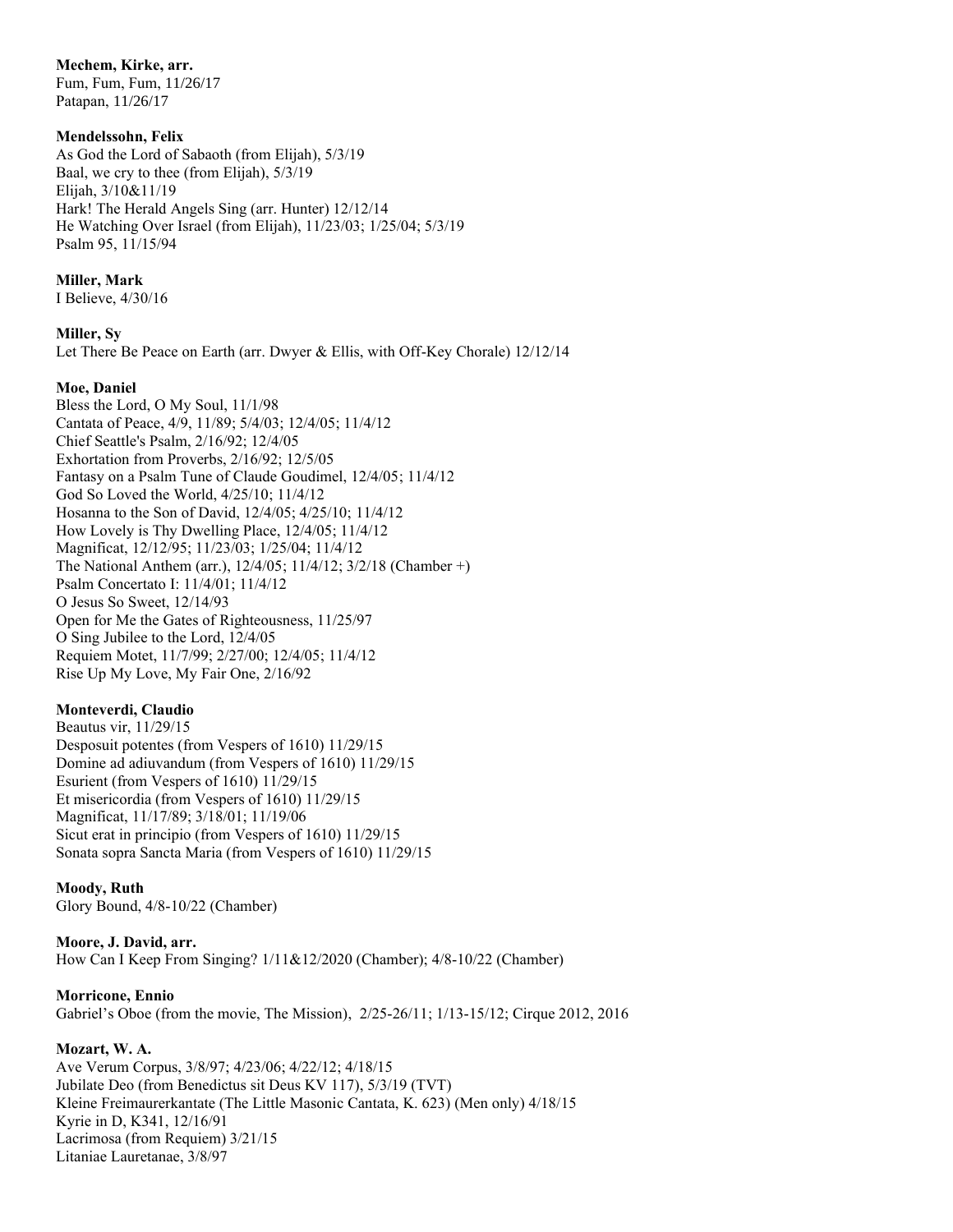Mass in C Major (Coronation) 3/5/21 (Chamber) Mass in C Minor, KV 427 (417<sup>a</sup>) 4/17/05; 2/11/17 Requiem in D Minor, 3/22/92; 4/18/15 Vesperae solennes de confessore, 3/8/97; 4/22/12 (Chamber)

#### **Mulholland, James**

A Red, Red Rose, 10/23/11 (Chamber)

#### **Nelson, Bradley**

(arr) An Irish Love Duet, 10/26/08; 11/2/08; Tour 09 Arise, My Love, My Fair One, 5/27/12; Tour 7/7-17/12 (Women Only)

#### **Nichols (Scottish Folk Songs)**

Dumbarton's Drums, 5/27/12 Highland Cathedral, 5/27/12

**Nox Arcana (Joseph Vargo & Bill Piotrowski)**

Night of the Wolf Cirque 2016

**Offenbach, Jacques** Neighbors' Chorus, 10/27/13; 11/2/13

## **Orff, Carl**

Carmina Burana, (orchestra), 4/8/95; 3/30/99; 3/25-28/10 (orchestra and ballet), 2/15-17/02; 3/24-26/05 Ecce gratum (from Carmina Burana), 1/13-15/12 Fortuna impertrix mundi: O Fortuna (from Carmina Burana), Cirque 2011; 2012; 2013; 2015; 2016; 2017; Washington, D.C. 2017; 2018; 2019; 2022 Fortune plango vulnera (from Carmina Burana), 2/25-26/11;Cirque 2012; 2013; 2016; 2017; Washington, D.C. July 2017 Were diu werlt alle min (from Carmina Burana) Cirque 2016; 4/30/16

### **Ottman, John**

Fantastic Four/Main Titles, Cirque 2019 X-Men/End Credits/Apocalypse, Cirque 2019; 2022

**Pachelbel, Johann** Nun Danket Alle Gott, 11/1/98

**Palmeri, Martín** Misa a Buenos Aires Mistango, 11/25/18 Gloria (from Misa a Buenos Aires Mistango), 5/3/19

**Parchi, Chaim** Aleih Neiri (arr. Jacobson), 12/12/14

#### **Parker/Shaw (arr.)**

God Rest Ye Merry, Gentlemen, 12/14/20 (Chamber) My God is a Rock, 3/18/01 Ride On, King Jesus, 3/18/01 Susanni, 11/26/17 Wondrous Love 1/30/09

**Pärt, Arvo** Magnificat, 3/7/10; 11/26/17 (Chamber Singers);

**Passereau, Pierre** Il est bel et bon 3/10/18 (Chamber)

**Paulus, Stephen** Hymn for America, 11/23/03; 11/25/04 Pilgrims' Hymn, 3/7/10 Prayers and Remembrances 1/26/19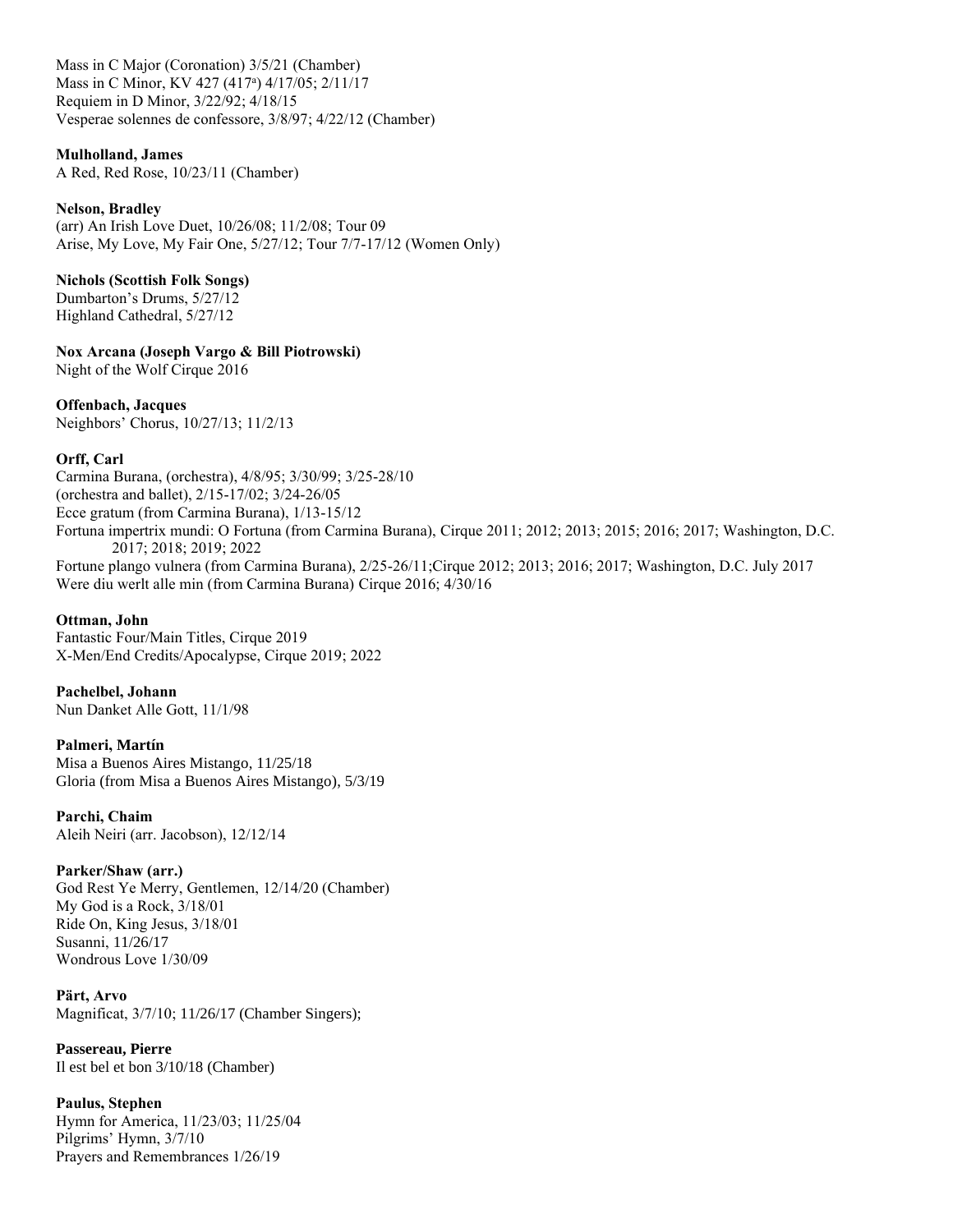The Road Home, 11/2/08, 10/27/18 (Chamber); 3/31/19 (Chamber) A Savior from on High, 11/26/17

**Pedersen, Kyle**

Can We Sing the Darkness to Light? 10/16/20 (Chamber) Soon We Will Be Done (arr.) 3/20/21 (Chamber); 5/9/2022

**Pergolesi, Giovanni Battista** Magnificat, 11/7/99; 2/27/00

**Persichetti, Vincent** Flower Songs, 2/16/92

**Pesci, Frank, arr.** Holy Manna, 10/27/18 (Chamber); 3/31/19 (Chamber)

**Pierpont, James** Jingle, Bells (arr. Wilberg) 12/12/14

**Pinkham, Daniel** Easter Cantata, 11/10/85 Te Deum, 4/20/98

**Poelinitz, Josephine**  (arr.) City Called Heaven, 10/27/13; 11/2/13; 1/13/14 (Chamber); 4/27/14; 11/19/15 (Chamber); 10/18, 19, 26/2019 (Chamber); 10/16/20 (Chamber)

**Polish Carol** Infant Holy, Infant Lowly, 12/14/93

**Poston, Elizabeth** Jesus Christ the Apple Tree, 11/16/93; 12/8/18

**Poulenc, Francis** Gloria, 12/11-12/98 Petites Voix, 11/24/96

**Praetorius, Michael** En natus est Emmanuel, 11/29/15 Es ist ein Ros' entsprungen, 11/29/15; 11/26/17 (arr. Sandtrom); Omnis mundus jocundetur, 11/29/15 In dulci jubilo, 11/29/15 Psallite, unigenito, 11/29/15

**Prentice, Fred, arr.** Sing We Now of Christmas, 11/26/17; 12/8/18

**Puccini, Giacomo** Messa di Gloria, 11/21/92

**Rachmaninoff, Sergei** Ave Maria, 12/16/91

**Radiohead** No Surprises (arr. Louis Levitt), 4/22/12; Tour 7/7-17/12 Paranoid Android (arr. Louis Levitt), 4/22/12

**Ramírez, Ariel** Misa Criolla, 11/25/18

**Ray, Robert** He Never Failed Me Yet, 3/20/21 (Chamber); 9/25&26/21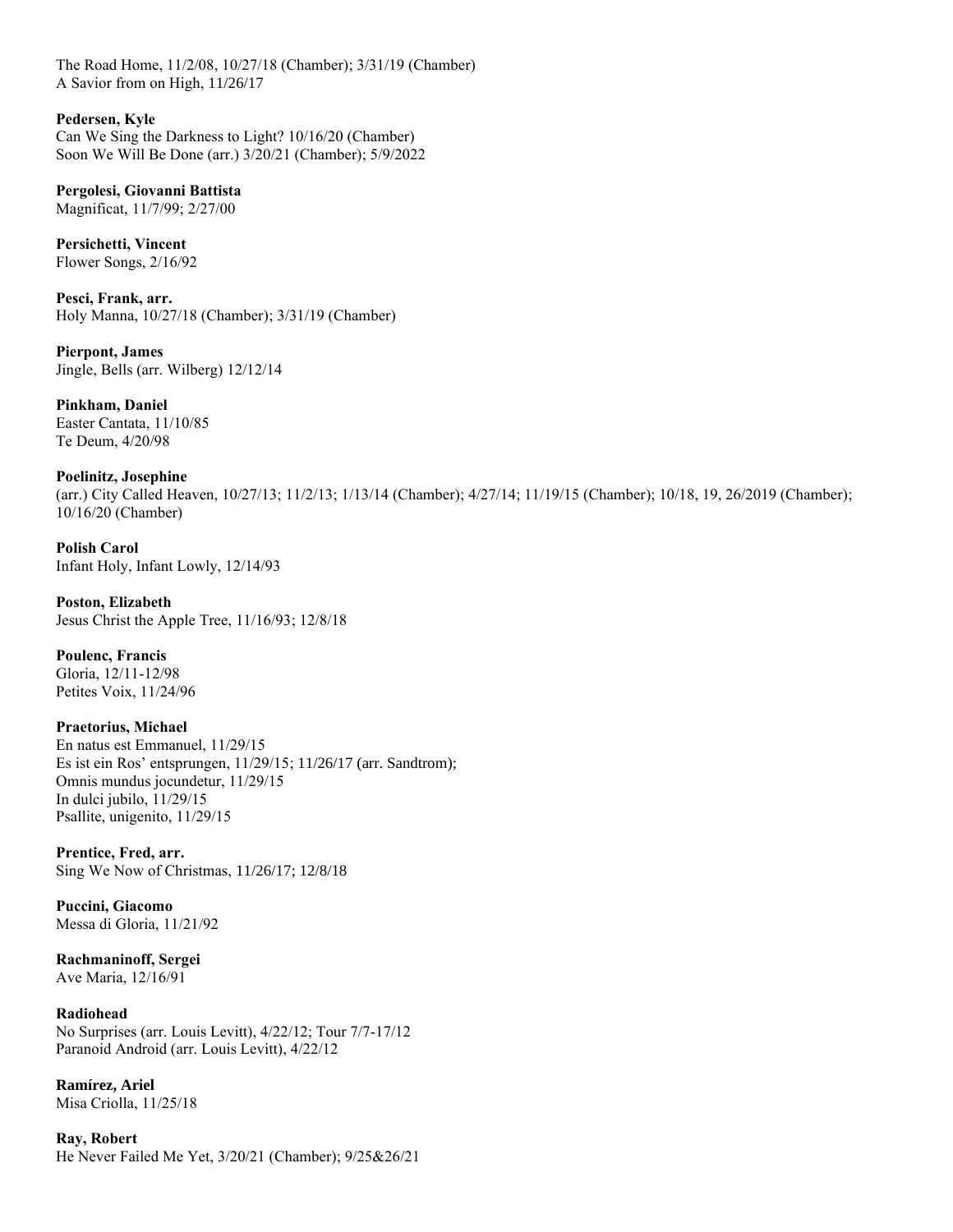**Read, Daniel** Windham 10/22/17 (Chamber)

**Regney, Noel** Do You Hear What I Hear? (arr. Simeone) 12/12/14

**Ringwald, Roy, arr.** White Christmas, 12/12/14

**Roberts-Greene, Cynthia** Psalm 19: 11/16/93 **Roman, Johan Helmich** Jubilate Deo, 11/24/96

**Rorem, Ned** Lead, Kindly Light (from Goodbye my Fancy), 5/4/03

## **Runestad, Jake**

Didn't My Lord Deliver Daniel? 11/19/15 (Chamber) 1/15/17 (Chamber); 4/29/17 (Chamber); 5/5/17 (Festival Chorus) Peace Flows Into Me 10/10/15; 11/19/15 (Chamber) Please Stay, 4/27/18 (TVT), 5/3/19 (TVT) We Can Mend the Sky, 4/29/17 (Chamber)

## **Rutter, John**

(arr.) Black Sheep (from Two American Folk-Songs), 5/19/96 Blow, Blow Thou Winter Wind (from When Icicles Hang), 5/19/96; 12/14/20 (Chamber) (arr.) Creator of the Stars of Night, 1/24/10 (arr.) Down By the Riverside, 5/19/96 For the Beauty of the Earth, 5/19/96 (arr.) How Firm a Foundation, 5/19/96 I Believe in Springtime, 5/19/96 The Lord is My Light and My Salvation, 5/4/03 Magnificat, 11/28/21 Mass of the Children, 4/23/06 O Be Joyful in the Lord, 5/4/03 Requiem, 5/19/96 (arr.) Sourwood Mountain (from Two American Folk-Songs), 5/19/96 Thy Perfect Love. 5/19/96 Tomorrow Shall be my Dancing Day 11/26/17 When daisies pied, 10/23/11 (Chamber) (arr) When the Saints Go Marching In, 5/4/03; 5/19/96

## **Saint-Saëns, Camille**

Calme de Nuits, 3/10/18 (Chamber)

## **Sandler, Mitchell, arr.**

Byker Hill, 5/27/12; Tour 7/7-17/12 (Men Only)

**Sandstrom, Jan, arr.** Es ist ein Ros' entsprungen, 11/26/17

**Sargent, Malcolm, arr.** Is es ne, le divin enfant, 11/26/17 Silent Night, 11/26/17

**Sarum Plainsong**  Conditor alme siderum (arr. Caulkins) 11/12/11; Tour 7/7-17/12

**Schönberg, Claude-Michel** Bring Him Home (from Les Misérables) (Chamber) 1/13/14; 1/22/14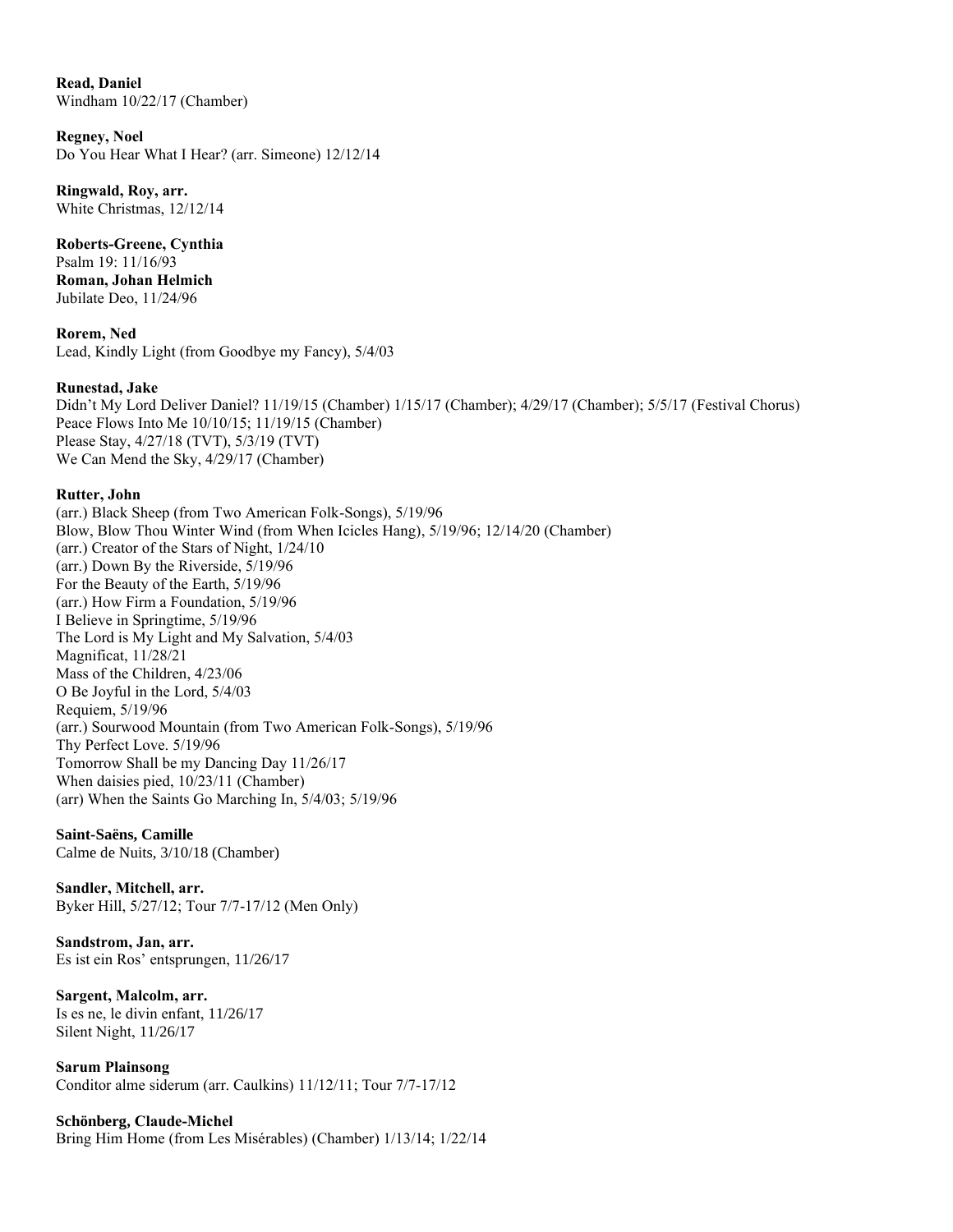## **Schubert, Franz**

Magnificat in C Major, 11/25/97 Mass No. 2 in G Major, 10/7/17 (Choral Festival)

## **Schütz, Heinrich**

Dank sagen wir alle Gott (from Weihnachtshistorie) 11/29/15

# **Schwartz, Paul**

Gloria, Cirque 2013, 2016

**Schwartz, Stephen** Chanukah Song (We are Lights), 12/8/18; 12/14/20 (Chamber)

## **Shackley, Larry, arr.**

I Want Jesus to Walk with Me, 3/20/21 (Chamber); 9/25&26/21 Lord, I Know I Been Changed, 10/16/20 (Chamber)

## **Shur, Bonia**

Ki Atah Ta'ir Neiri, 3/7/10; 4/25/10 Kol Haneshamah Tehalel Yah (Psalm 150:6), 11/1/98; 4/25/10; 10/17/10; 11/12/11; 5/27/12; Tour 7/7-17/12 Mah Tovu, 11/1/98; 4/25/10 Pitchu Li Sha'Arei Tzedek (Psalm 118:19-24), 11/1/98 Yihyu Leratzon, 3/7/10

## **Siegfried, Kevin, arr.**

Angels of Heaven, 10/22/17 (Chamber) Circular March, 10/22/17 (Chamber) Come to Zion, 10/22/17 (Chamber) Followers of the Lamb, 10/22/17 (Chamber) Heavenly Display, 10/22/17 (Chamber) I Will Bow and be Simple, 10/22/17 (Chamber) I Will Go on My Way, 10/22/17 (Chamber) Lay Me Low, 10/22/17 (Chamber) Vum Vie Vum, 10/22/17 (Chamber), 4/26 & 27/18

## **Silvestri, Alan**

God Bless Us Everyone (from A Christmas Carol), 12/20&21/2019 Seeing is Believing (from The Polar Express), 12/17-18/2021 Spirit of the Season (from The Polar Express), Cirque 2013 Suite (from The Polar Express), 12/20&21/2019

## **Simeone, Harry, arr.**

Do You Hear What I Hear? 12/12/14

## **Simon, Carly**

Let the River Run, 4/26 & 27/18

## **Smith, Byron J.**

Shout Glory! 3/20/21 (Chamber); 9/25&26/21 Worthy to Be Praised! Tour 09; 11/19/15 (Chamber); 3/20/21 (Chamber); 9/25&26/21

## **Sondheim, Stephen**

Sunday, 2/25-26/11; 10/23/11 (Chamber); 2/26/12; Cirque 2012; Tour 7/7-17/12; 10/27/13; 11/2/13

## **Southern Harmony**

Great is Thy Faithfulness, arr. Shawn Kirchner,  $1/11&12/2020$  (Chamber); Love Divine, All Loves Excelling, arr. Sheldon Curry, 1/11&12/2020 (Chamber);

# **Sowerby, Leo**

Nunc Dimittis, 12/12/95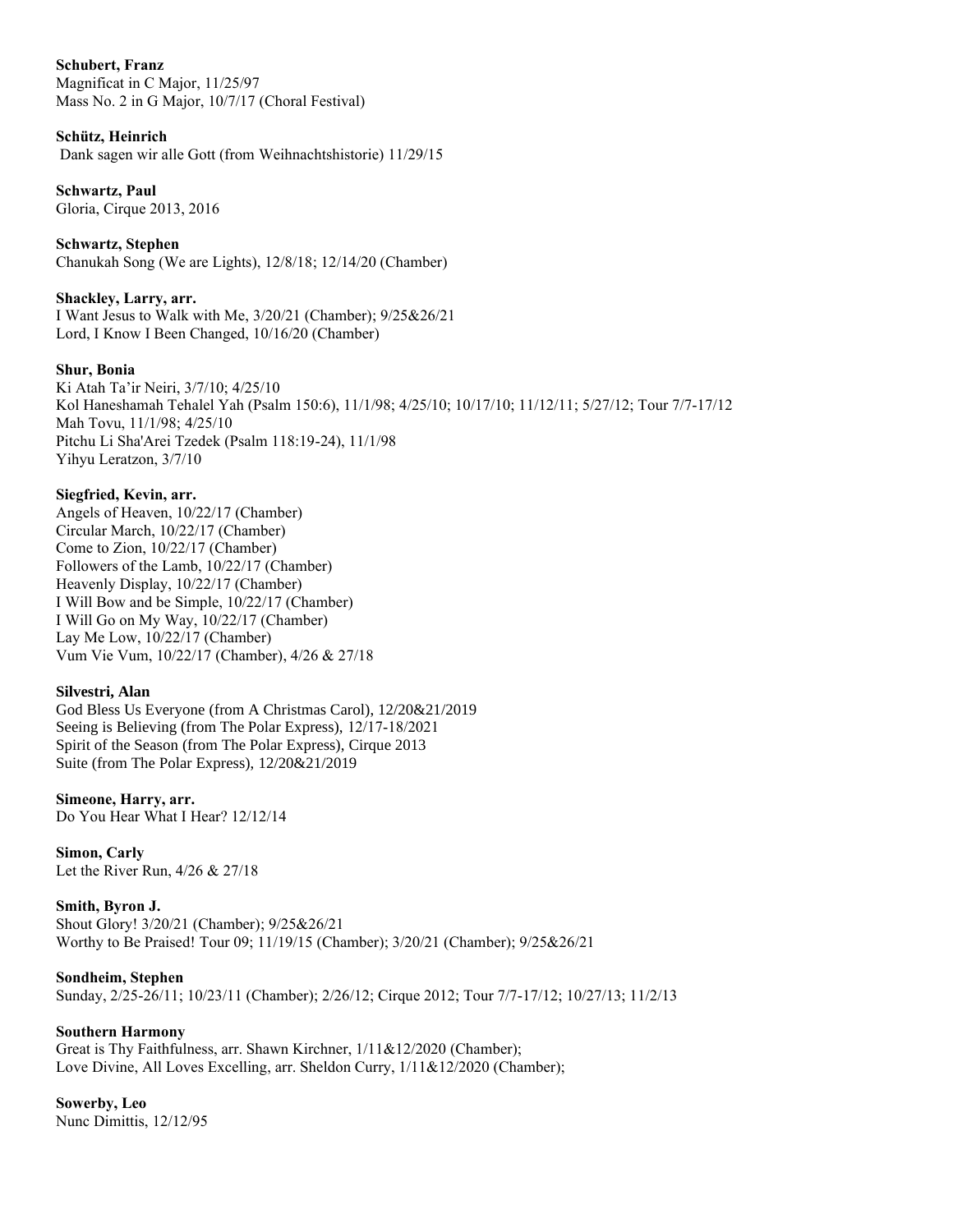## **Steffe, William**

Battle Hymn of Republic (arr. Wilhousky), 11/15/94; 11/4/01; 11/16/07; 12/6/11

## **Stravinsky, Igor** Mass, 1/26/91

**Stravinsky, Soulima** Chantefables, 11/25/97

**Tallis, Thomas** If Ye Love Me,1/14-15/2022 (Chamber)

## **Tavener, John**

Funeral Ikos, 3/7/10 Hymn to the Mother of God, 11/26/17 Song for Athene, 3/7/10

**Thomas, André, arr.** Keep Your Lamps! 5/4/03

## **Thompson, Randall**

Alleluia, 5/9-10/99; 2/27/00; 11/4/01; 1/27/02 Choose Something Like a Star (from Frostiana) 11/19/15 (Chamber) Frostiana, 5/9-10/99; 2/27/00 A Girl's Garden (from Frostiana), 10/23/11 (Chamber, Women) Glory to God in the Highest, 5/9-10/99 Inscription and The Gift Outright (from A Concord Cantata), 5/9-10/99; 2/27/00 The Last Words of David, 11/15/94; 5/9-10/99; 2/27/00; 11/23/03; 1/25/04 The Road Not Taken (from Frostiana), 10/23/11 (Chamber) Two Worlds, 5/9-10/99

**Ticheli, Frank** Earth Song, 10/16/20 (Chamber) There Will Be Rest, 1/24/10

**Tillman, Charles D.** Life's Railway to Heaven, 10/27/18 (Chamber)

## **Traditional American**

Amazing Grace, 10/18, 19, 26/2019 (Chamber) Come On Children Let's Sing, 10/18, 19, 26/2019 (Chamber) Didn't It Rain, 10/18, 19, 26/2019 (Chamber) Down By the Riverside, 10/18, 19, 26/2019 (Chamber) Down in the River to Pray, 10/22/17 (Chamber); 10/27/18 (Chamber); 1/11&12/2020 (Chamber); Elijah Rock – arr. Joseph Waldron, 10/18, 19, 26/2019 (Chamber) God Put a Rainbow in the Sky – arr. Waldron/Caulkins, 10/18, 19, 26/2019 (Chamber) Great Getting Up Morning, 10/18, 19, 26/2019 (Chamber) He's Got the Whole World in His Hands, 10/18, 19, 26/2019 (Chamber) How Great Thou Art, 10/18, 19, 26/2019 (Chamber) I'm Building Me a Home – arr. Anthony Trecek-King, 3/20/21 (Chamber) I've Been Buked – ed. Joseph Caulkins, 10/18, 19, 26/2019 (Chamber) I Want Jesus to Walk with Me – arr. Larry Shackley, 3/20/21 (Chamber) Jesus, My All, to Heaven is Gone – arr. Howard Helvey 3/20/21 (Chamber) Lord, I Know I Been Changed, arr. Shackley, 10/16/20 (Chamber) Man of Constant Sorrow, arr. Union Station & Max Wolpert,  $1/11\&12/2020$  (Chamber); Move On Up a Little Higher, 10/18, 19, 26/2019 (Chamber) Oh Mary Don't You Weep, 10/18, 19, 26/2019 (Chamber) Precious Lord – arr. Caulkins/Waldron, 10/18, 19, 26/2019 (Chamber) Ride On, King Jesus - arr. Howard Helvey, 3/20/21 (Chamber) Roll Jordan Roll, 10/18, 19, 26/2019 (Chamber) Something Got a Hold, 10/18, 19, 26/2019 (Chamber) Soon We Will Be Done – arr. Kyle Pederson, 3/20/21 (Chamber)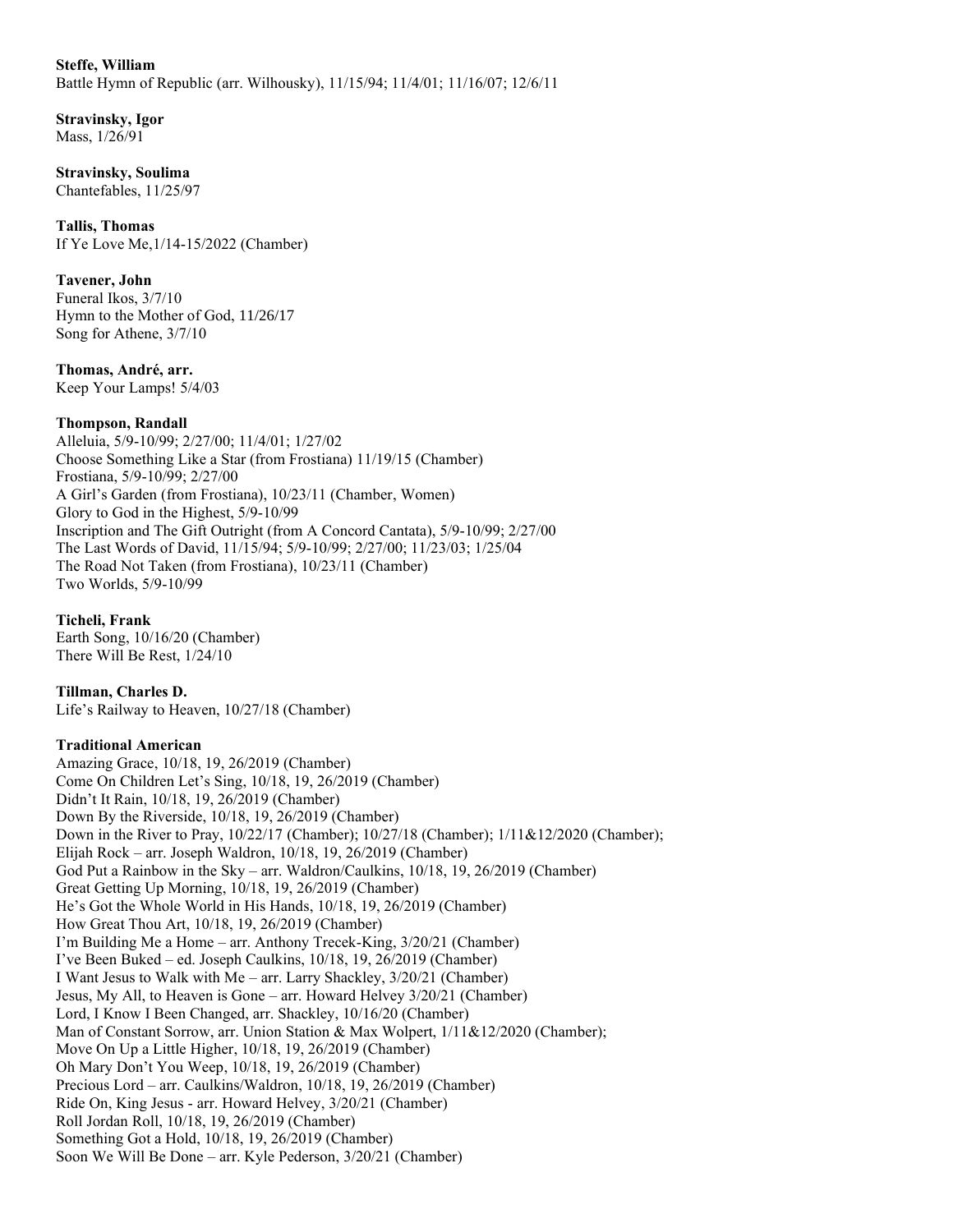Stop, Take a Little Time to Pray, 10/18, 19, 26/2019 (Chamber) Surely God is Able, 10/18, 19, 26/2019 (Chamber) Swing Low, Sweet Chariot, 10/18, 19, 26/2019 (Chamber) Tell It, Sing It, Shout It – arr. Caulkins, 10/18, 19, 26/2019 (Chamber) Tell the World About This, 10/18, 19, 26/2019 (Chamber) This Little Light of Mine, arr. Neil A. Johnson, 10/16/20 (Chamber singalong) Traveling Shoes – arr. Joseph Caulkins, 10/18, 19, 26/2019 (Chamber) Twelve Gates to the City, 10/18, 19, 26/2019 (Chamber) When the Saints Go Marching In, 10/18, 19, 26/2019 (Chamber)

### **Trecek-King, Anthony, arr.**

I'm Building Me a Home, 3/20/21 (Chamber); 9/25&26/21 (Chamber)

#### **Trenney, Tom, arr.**

We Shall Overcome, 1/15/17 (Chamber) 4/29/17 (Chamber)

#### **Union Station, arr**

Man of Constant Sorrow,  $1/11&12/2020$  Chamber);

#### **Vangelis**

Conquest of Paradise (from the movie, 1492: The Conquest of Paradise), Cirque, 2013, 2015

#### **Vaughan Williams, Ralph**

Five Mystical Songs 10/7/17 (Choral Festival) Lord Thou Hast Been our Refuge, 11/6, 8/87 O How Amiable, 11/1/98 Mass in G Minor, 11/9/89 Serenade to Music, 5/4/08

#### **Verdi, Giuseppe**

Anvil Chorus (from Il trovatore) 1/13-15/12; Cirque 2012, 2015 Gloria all'egitto (from Aida), 11/21/92 Messa da Requiem, 3/23-24/86; 3/18, 22-23/90; 4/30/07 Patria oppressa (from Macbeth), 11/21/92 Stabat Mater, 1/26, 28/01 Spuntato ecco il di d'esultanza (from Don Carlo), 11/21/92 Và pensiero (from Nabucco), 11/21/92

#### **Vierne, Louis**

Kyrie Eleison, (from Solemn Mass) 4/23/06 Solemn Mass, 5/5/02

**Vivaldi, Antonio** Gloria, 12/16/91; 1/29/21 (Chamber)

## **Waldron, Joseph, arr.**

Elijah Rock, 10/18, 19, 26/2019 (Chamber) God Put a Rainbow in the Sky, 10/18, 19, 26/2019 (Chamber) Precious Lord, 10/18, 19, 26/2019 (Chamber)

#### **Waldron, Joseph**

The Prayer of St. Francis, 10/10/15 (World Premiere)

#### **Walker, Gwyneth**

Gifts from the Sea (From Three Days by the Sea),  $10/23/11$  (Chamber);  $11/10/11$ ; Tour 7/7-17/12 I've Got Some Singing to Do! 5/27/12; Tour 7/7-17/12 (European Premiere) Let Music Fill the Air, 10/23/11 (Chamber); 5/3/19 (TVT); 10/16/20 (Chamber) Star of Night (from Alpha and Omega), 12/12/14 Steal Away, 3/20/21 (Chamber); 9/25&26/21 (Chamber) Three Days by the Sea,  $(20<sup>th</sup>$  Anniversary Commission)  $4/17/05$ ;  $4/25/10$ ;  $10/17/10$ White Horses, 11/16/93; 11/4/01; 10/27/13; 11/2/13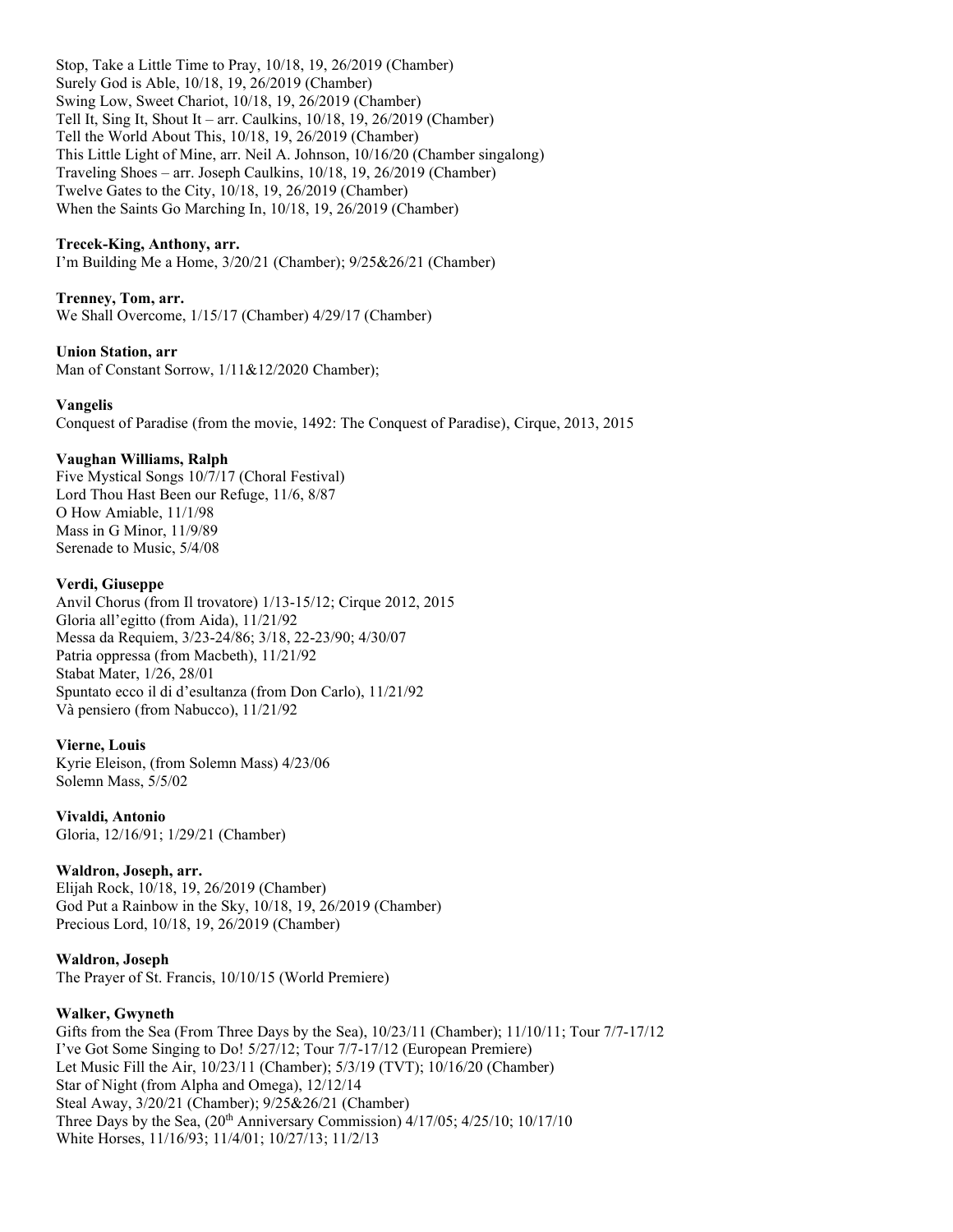**Ward, Samuel A.** America the Beautiful, 11/16/07

### **Warland, Dale**

The Bird of Dawning, 11/26/17

Invocations: Prayers for the Earth – I Bow to Thee; My Heart Soars; A Prayer for Peace (25<sup>th</sup> Anniversary Commission), 4/25/10; 10/17/10

## **Warland, Dale, arr.**

What Child is This? 12/8/18

**Washburn, Jon**

(arr) Bonny Portmore, 4/27/14

**Webster, Joseph P.**  The Sweet By and By, 10/27/18 (Chamber)

## **Whitacre, Eric**

Five Hebrew Love Songs, 5/11-12/09; Tour 09; 11/28/21 Glow, 12/8/18 Kalá kallá (from Five Hebrew Love Songs), 10/23/11 (Chamber) little man in a hurry, (a Key Chorale joint commission) 2/25-26/11 Lux Aurumque, (Chamber) 1/24/10; 4/25/10 Lux Nova, 10/10/15 The Seal Lullaby, 1/24/10; 4/25/10; 11/10/11; Tour 7/7-17/12; 5/5/17 (Festival Chorus) Sing Gently, 10/16/20 (Chamber) Sleep, 4/25/10 Water Night, 11/10/11; Tour 7/7-17/12

#### **Whitbourn, James**

Annelies, 11/6-7/10; 4/14-15/13 (Embracing Our Differences) Missa Carolae, 12/8/18 Prayer of Desmond Tutu 4/29/17 (Chamber) Sinfonia (from Annelies) 11/12/12 (Chamber); 4/29/17 (Chamber) We'll Be People Again (from Annelies), 4/29/17 (Chamber)

## **Wilberg, Mack, arr.**

Bound for the Promised Land (piano 4-hands), 10/27/18 (Chamber) Ding! Dong! Merrily on High, (with 4-hand piano arr.) 12/12/14 Ding! Dong! Merrily on High (with organ arr.) 11/29/15; 12/8/18 The First Noel, Cirque 2013; 12/12/14; 12/8/18 Jingle, Bells, 12/12/14 Joy to the World, 12/8/18 Masters in This Hall, 12/12/14 Wexford Carol, 12/14/20 (Chamber) Whence is That Goodly Fragrance Flowing? 11/27/16; 12/8/18

## **Willcocks, David, arr.**

Sussex Carol, 11/26/17

## **Williams, John**

Battle of the Heroes (from Star Wars: Revenge of the Sith), Cirque 2013; 2017; Washington, D.C. 2017; 2019 Duel of the Fates (from Star Wars), Cirque 2012; 2013, 2015; 2018; 2019; 2022 Merry Christmas, Merry Christmas (from Home Alone), 12/20&21/2019 Somewhere in My Memory (from Home Alone), 12/20&21/2019

## **Wolpert, Max, arr.**

Deeper Well, 1/11&12/2020 (Chamber); I'll Fly Away, 1/11&12/2020 (Chamber); 4/8-10/22 (Chamber) Man of Constant Sorrow,  $1/11&12/2020$  (Chamber);